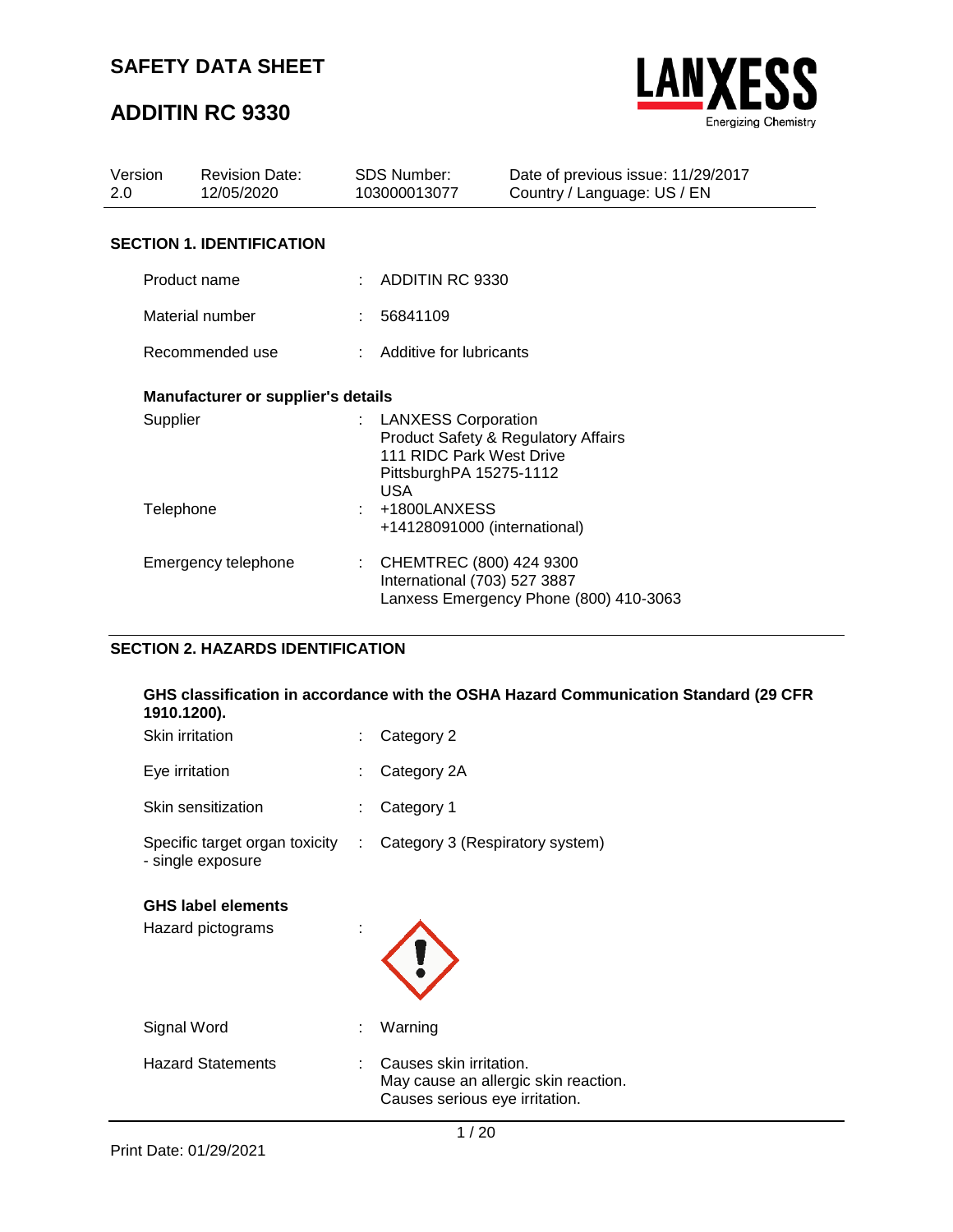## **ADDITIN RC 9330**



| Version<br>2.0 | <b>Revision Date:</b><br>12/05/2020                      | <b>SDS Number:</b><br>103000013077    | Date of previous issue: 11/29/2017<br>Country / Language: US / EN                                                                                                                                                                                                                                                                                                                                                                                                                                     |
|----------------|----------------------------------------------------------|---------------------------------------|-------------------------------------------------------------------------------------------------------------------------------------------------------------------------------------------------------------------------------------------------------------------------------------------------------------------------------------------------------------------------------------------------------------------------------------------------------------------------------------------------------|
|                |                                                          | May cause respiratory irritation.     |                                                                                                                                                                                                                                                                                                                                                                                                                                                                                                       |
|                | <b>Precautionary Statements</b>                          | <b>Prevention:</b><br>workplace.      | Avoid breathing dust/ fume/ gas/ mist/ vapours/ spray.<br>Wash skin thoroughly after handling.<br>Use only outdoors or in a well-ventilated area.<br>Contaminated work clothing must not be allowed out of the<br>Wear protective gloves/ eye protection/ face protection.                                                                                                                                                                                                                            |
|                |                                                          | <b>Response:</b><br>well.<br>rinsing. | IF ON SKIN: Wash with plenty of soap and water.<br>IF INHALED: Remove person to fresh air and keep comfortable<br>for breathing. Call a POISON CENTER/ doctor if you feel un-<br>IF IN EYES: Rinse cautiously with water for several minutes.<br>Remove contact lenses, if present and easy to do. Continue<br>If skin irritation or rash occurs: Get medical advice/attention.<br>If eye irritation persists: Get medical advice/attention.<br>Take off contaminated clothing and wash before reuse. |
|                |                                                          | Storage:                              |                                                                                                                                                                                                                                                                                                                                                                                                                                                                                                       |
|                |                                                          | Store locked up.                      | Store in a well-ventilated place. Keep container tightly closed.                                                                                                                                                                                                                                                                                                                                                                                                                                      |
|                |                                                          | Disposal:                             |                                                                                                                                                                                                                                                                                                                                                                                                                                                                                                       |
|                |                                                          | plant.                                | Dispose of contents/ container to an approved waste disposal                                                                                                                                                                                                                                                                                                                                                                                                                                          |
| None known.    | <b>Hazard Not Otherwise Classified (HNOC)</b>            |                                       |                                                                                                                                                                                                                                                                                                                                                                                                                                                                                                       |
|                | <b>SECTION 3. COMPOSITION/INFORMATION ON INGREDIENTS</b> |                                       |                                                                                                                                                                                                                                                                                                                                                                                                                                                                                                       |
|                | Substance / Mixture                                      | Mixture                               |                                                                                                                                                                                                                                                                                                                                                                                                                                                                                                       |

**Hazardous ingredients**

| Chemical name                                       | ICAS-No.                  | Concentration (% w/w) |
|-----------------------------------------------------|---------------------------|-----------------------|
| 2,6-di-tert-butyl-p-cresol                          | $128 - 37 - 0$            | $\ge$ 20 - < 30       |
| Amines, C11-14-branched alkyl, monohexyl 80939-62-4 |                           | $\geq$ 20 - < 30      |
| and dihexyl phosphates                              |                           |                       |
| Proprietary benzotriazole amine                     | <sup>I</sup> Trade Secret | $>= 1 - 5$            |

Any concentration shown as a range is to protect confidentiality or is due to batch variation.

Chemical nature : combination of antioxidants, corrosion inhibitors and nonferrousmetal deactivators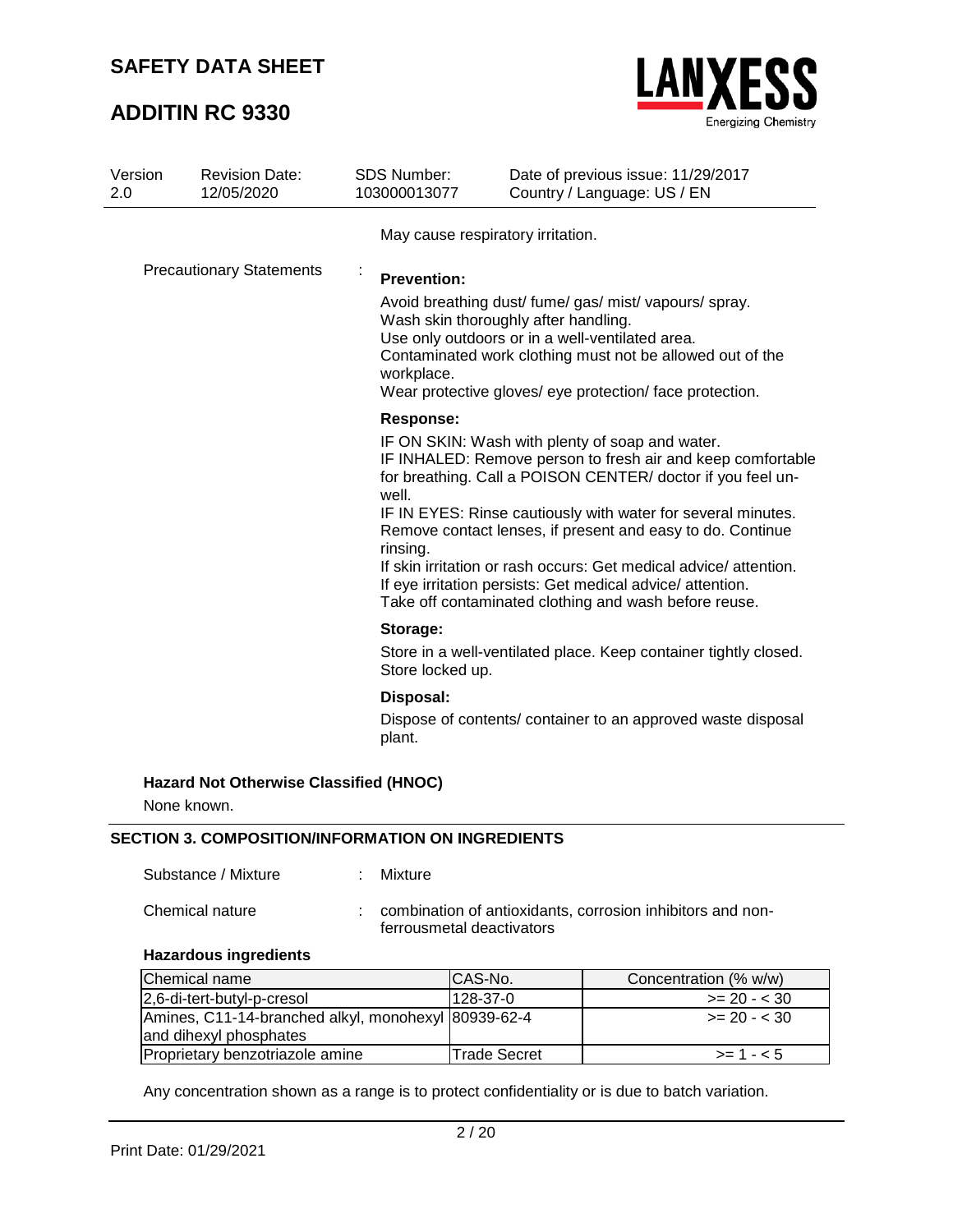## **ADDITIN RC 9330**



| Version<br>2.0         | <b>Revision Date:</b><br>12/05/2020                         | <b>SDS Number:</b><br>103000013077                           | Date of previous issue: 11/29/2017<br>Country / Language: US / EN                                                                                                                                                                                                                                                                                            |  |
|------------------------|-------------------------------------------------------------|--------------------------------------------------------------|--------------------------------------------------------------------------------------------------------------------------------------------------------------------------------------------------------------------------------------------------------------------------------------------------------------------------------------------------------------|--|
|                        | <b>SECTION 4. FIRST AID MEASURES</b>                        |                                                              |                                                                                                                                                                                                                                                                                                                                                              |  |
| If inhaled             |                                                             |                                                              | If inhaled, remove to fresh air.<br>Get medical attention if symptoms occur.                                                                                                                                                                                                                                                                                 |  |
|                        | In case of skin contact                                     |                                                              | Wash off with soap and water.<br>Continue to rinse for at least 20 minutes.<br>Get medical attention if symptoms occur.<br>Wash contaminated clothing before reuse.                                                                                                                                                                                          |  |
| In case of eye contact |                                                             | ÷<br>Remove contact lenses.                                  | Immediately flush eye(s) with plenty of water.<br>Continue to rinse for at least 20 minutes.<br>Get medical attention if symptoms appear.                                                                                                                                                                                                                    |  |
| If swallowed           |                                                             | sonnel.                                                      | Rinse mouth with water.<br>Do not induce vomiting unless directed to do by medical per-<br>Get medical attention if symptoms occur.                                                                                                                                                                                                                          |  |
|                        | Most important symptoms and effects, both acute and delayed |                                                              |                                                                                                                                                                                                                                                                                                                                                              |  |
|                        | Symptoms                                                    | and swelling.<br>very low levels.<br>stinging, and swelling. | Skin: Causes irritation with symptoms of reddening, itching,<br>Once sensitized, an allergic skin reaction may occur with<br>reddening, swelling, and rash when subsequently exposed to<br>Eye: Causes irritation with symptoms of reddening, tearing,<br>May cause respiratory tract irritation with symptoms of cough-<br>ing, sore throat and runny nose. |  |
|                        | <b>Effects</b>                                              | Causes skin irritation.<br>Causes skin irritation.           | May cause an allergic skin reaction.<br>Causes serious eye irritation.<br>May cause respiratory irritation.<br>May cause an allergic skin reaction.<br>Causes serious eye irritation.<br>May cause respiratory irritation.                                                                                                                                   |  |
|                        | Notes to physician                                          | Treat symptomatically.                                       |                                                                                                                                                                                                                                                                                                                                                              |  |

### **SECTION 5. FIRE-FIGHTING MEASURES**

|  | Suitable extinguishing media : Use water spray, alcohol-resistant foam, dry chemical or car-<br>bon dioxide. |
|--|--------------------------------------------------------------------------------------------------------------|
|  |                                                                                                              |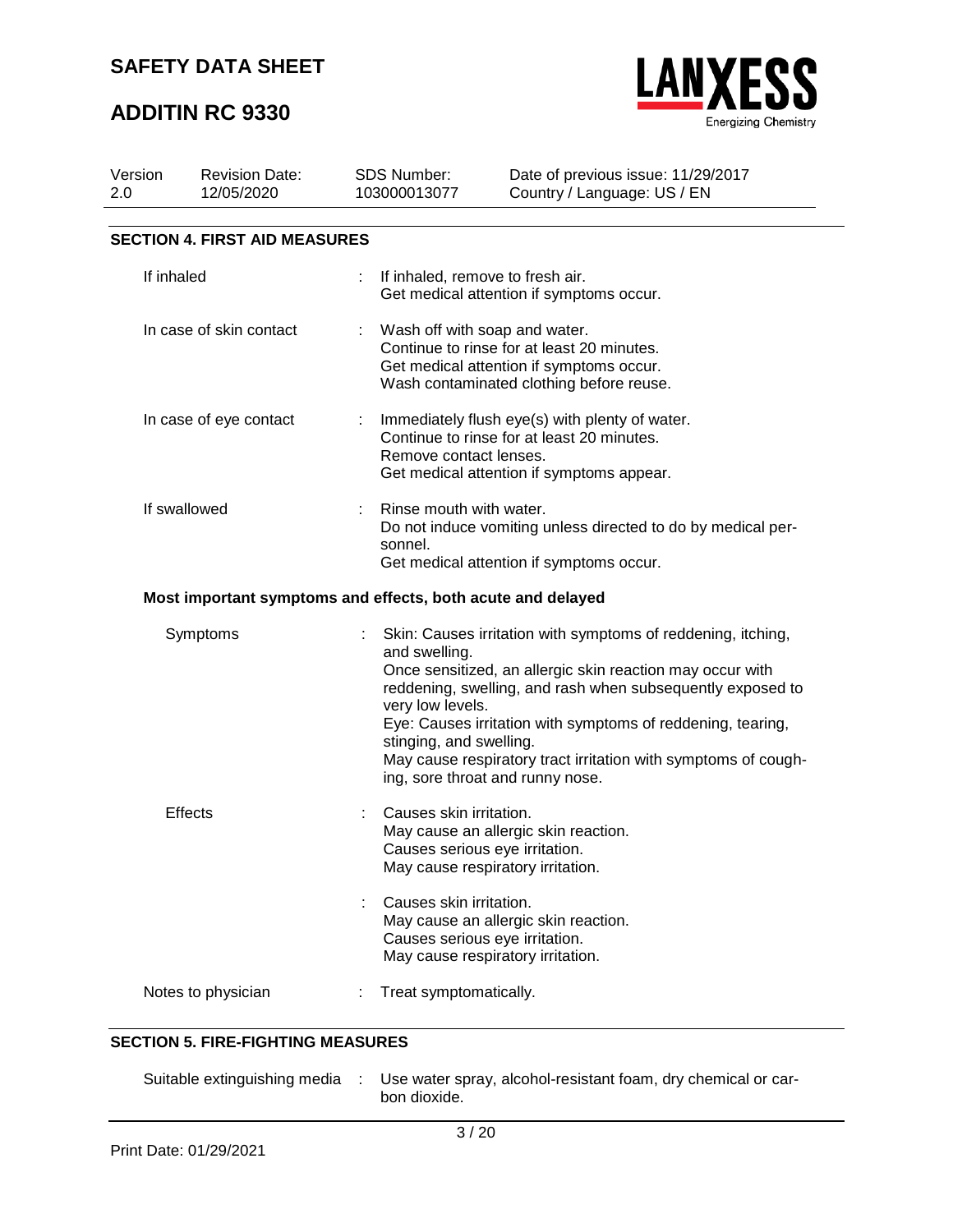# **ADDITIN RC 9330**



| Version<br>2.0      | <b>Revision Date:</b><br>12/05/2020               | <b>SDS Number:</b><br>103000013077 | Date of previous issue: 11/29/2017<br>Country / Language: US / EN                                                                                                              |
|---------------------|---------------------------------------------------|------------------------------------|--------------------------------------------------------------------------------------------------------------------------------------------------------------------------------|
| media               | Unsuitable extinguishing                          | Do not use water jet.              |                                                                                                                                                                                |
| Further information |                                                   | suitable training.                 | Promptly isolate the scene by removing all persons from the<br>vicinity of the incident if there is a fire.<br>No action shall be taken involving any personal risk or without |
|                     | Special protective equipment<br>for fire-fighters | essary.                            | Wear self-contained breathing apparatus for firefighting if nec-                                                                                                               |

### **SECTION 6. ACCIDENTAL RELEASE MEASURES**

| Personal precautions, protec- :<br>tive equipment and emer-<br>gency procedures |    | No action shall be taken involving any personal risk or without<br>suitable training.<br>Put on appropriate personal protection equipment.<br>Do not touch or walk through spilled material.<br>Evacuate personnel to safe areas.<br>Keep unnecessary and unprotected personnel from entering.<br>Provide adequate ventilation.<br>Do not breathe vapors, aerosols.                                                                                                                                                                                                                                                                   |
|---------------------------------------------------------------------------------|----|---------------------------------------------------------------------------------------------------------------------------------------------------------------------------------------------------------------------------------------------------------------------------------------------------------------------------------------------------------------------------------------------------------------------------------------------------------------------------------------------------------------------------------------------------------------------------------------------------------------------------------------|
| Environmental precautions                                                       | t. | Prevent product from entering drains.<br>Prevent further leakage or spillage if safe to do so.<br>If the product contaminates rivers and lakes or drains inform<br>respective authorities.                                                                                                                                                                                                                                                                                                                                                                                                                                            |
| Methods and materials for<br>containment and cleaning up                        |    | Stop leak if safe to do so.<br>Move containers from spill area.<br>Wash spillages into an effluent treatment plant or proceed as<br>follows.<br>Contain spillage, soak up with non-combustible absorbent<br>material, (e.g. sand, earth, diatomaceous earth, vermiculite)<br>and transfer to a container for disposal according to local /<br>national regulations (see section 13).<br>Dispose of wastes in an approved waste disposal facility.<br>Do not allow into the sewerage system, surface waters or<br>groundwater or into the soil.<br>Contaminated absorbent material may pose the same hazard<br>as the spilled product. |

### **SECTION 7. HANDLING AND STORAGE**

| : Remove contaminated clothing and protective equipment be-<br>Advice on safe handling<br>fore entering eating areas.<br>and smoking. | Workers should wash hands and face before eating, drinking |
|---------------------------------------------------------------------------------------------------------------------------------------|------------------------------------------------------------|
|---------------------------------------------------------------------------------------------------------------------------------------|------------------------------------------------------------|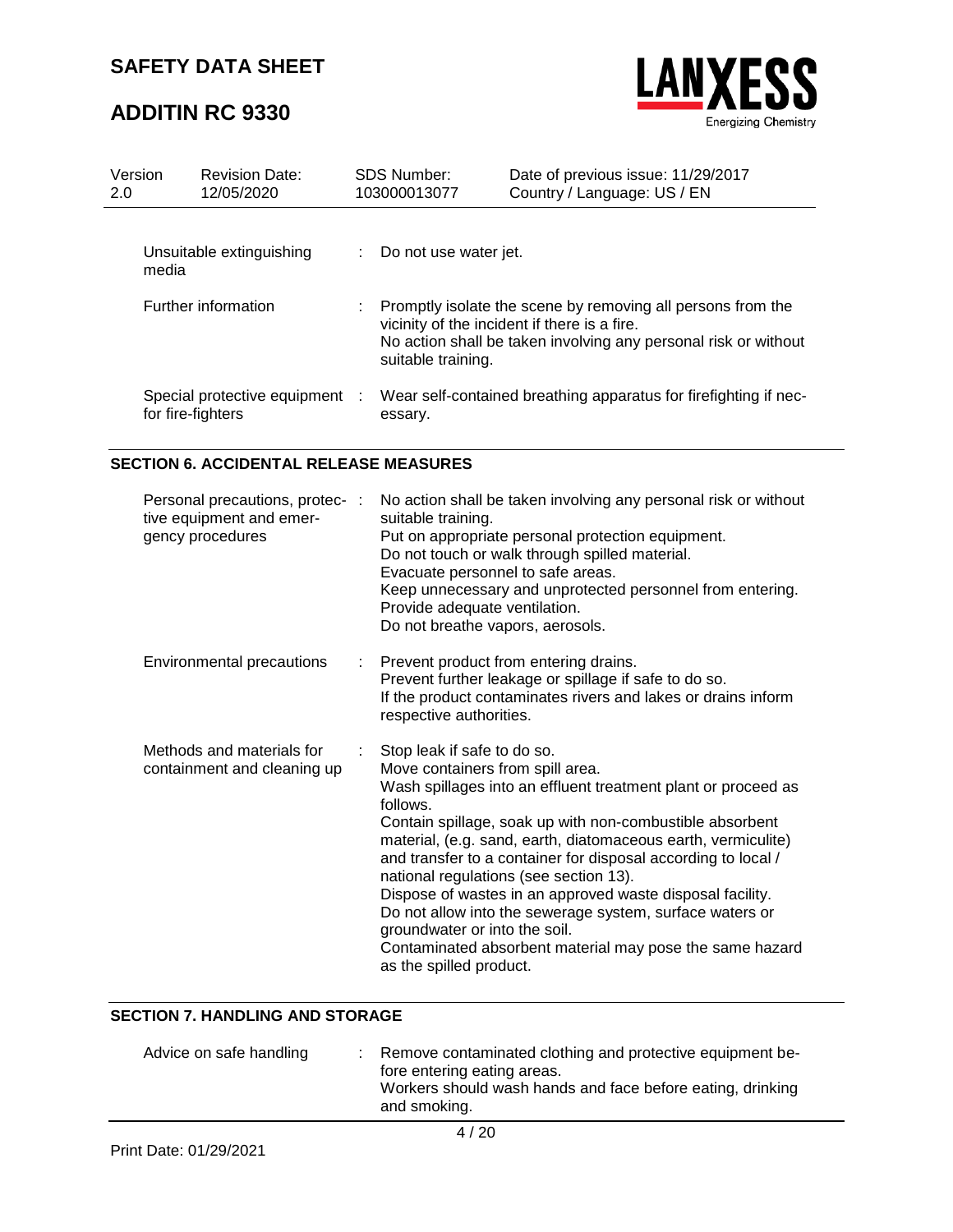## **ADDITIN RC 9330**



| Version<br>2.0              | <b>Revision Date:</b><br>12/05/2020           | <b>SDS Number:</b><br>103000013077                                                                                                                                                                                                                                                                                  | Date of previous issue: 11/29/2017<br>Country / Language: US / EN                                                                                                                                                                                                                                                                                                                                                                                                                                                                                |  |  |  |
|-----------------------------|-----------------------------------------------|---------------------------------------------------------------------------------------------------------------------------------------------------------------------------------------------------------------------------------------------------------------------------------------------------------------------|--------------------------------------------------------------------------------------------------------------------------------------------------------------------------------------------------------------------------------------------------------------------------------------------------------------------------------------------------------------------------------------------------------------------------------------------------------------------------------------------------------------------------------------------------|--|--|--|
|                             |                                               | Put on appropriate personal protection equipment.<br>Eating, drinking and smoking should be prohibited in areas<br>where this material is handled, stored and processed.<br>Persons with a history of skin sensitization to this product<br>should not be employed in any process in which this product<br>is used. |                                                                                                                                                                                                                                                                                                                                                                                                                                                                                                                                                  |  |  |  |
| Conditions for safe storage |                                               | tion.<br>Do not reuse container.                                                                                                                                                                                                                                                                                    | Store in accordance with local regulations.<br>Store in original container protected from direct sunlight in a<br>dry, cool and well-ventilated area, away from incompatible<br>materials (see Section 10) and food and drink.<br>Keep container closed when not in use.<br>Containers that have been opened must be carefully resealed<br>and kept upright to prevent leakage.<br>Do not store in unlabeled containers.<br>Use appropriate container to avoid environmental contamina-<br>Empty containers retain residue and can be dangerous. |  |  |  |
|                             | Further information on stor-<br>age stability |                                                                                                                                                                                                                                                                                                                     | No decomposition if stored and applied as directed.                                                                                                                                                                                                                                                                                                                                                                                                                                                                                              |  |  |  |

### **SECTION 8. EXPOSURE CONTROLS/PERSONAL PROTECTION**

### **Ingredients with workplace control parameters**

| Components                 | CAS-No.  | Value type<br>(Form of<br>exposure)        | Control parame-<br>ters / Permissible<br>concentration | <b>Basis</b> |
|----------------------------|----------|--------------------------------------------|--------------------------------------------------------|--------------|
| 2,6-di-tert-butyl-p-cresol | 128-37-0 | TWA (Inhal-<br>able fraction<br>and vapor) | $2 \text{ mg/m}$                                       | <b>ACGIH</b> |

**Engineering measures** : If user operations generate dust, fumes or mist, use ventilation to keep exposure to airborne contaminants below the exposure limit.

### **Personal protective equipment**

| Respiratory protection | t. | Respirator selection must be based on known or anticipated<br>exposure levels, the hazards of the product and the safe |
|------------------------|----|------------------------------------------------------------------------------------------------------------------------|
|                        |    | working limits of the selected respirator.                                                                             |
|                        |    | The following respirator is recommended if airborne concen-                                                            |
|                        |    | trations exceed the appropriate standard/guideline.                                                                    |
|                        |    | A NIOSH approved air purifying respirator with organic vapor                                                           |
|                        |    | cartridges and particulate prefilter can be used to minimize                                                           |
|                        |    | exposure.                                                                                                              |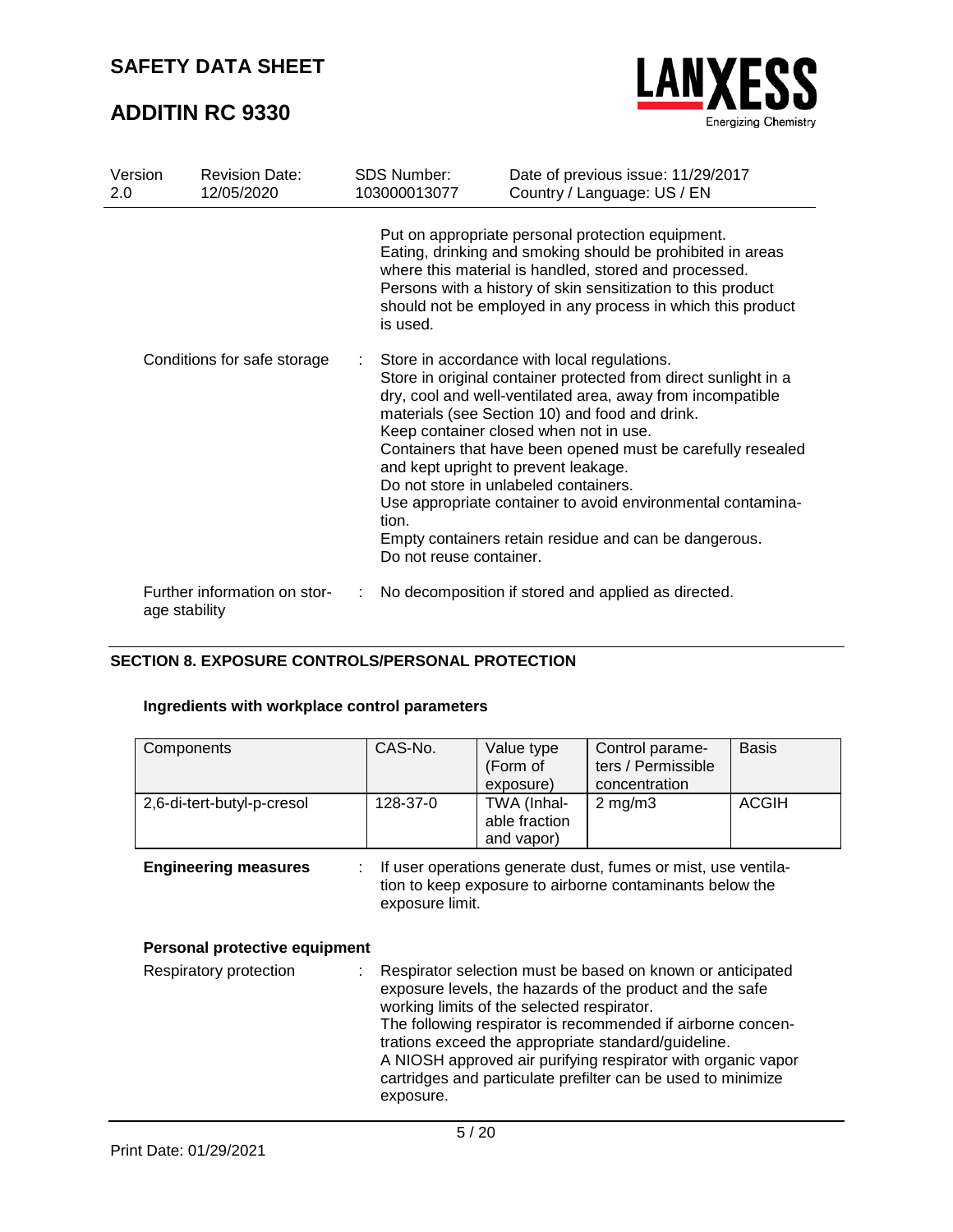## **ADDITIN RC 9330**

Ĭ.



| Version<br>2.0           | <b>Revision Date:</b><br>12/05/2020         |  | <b>SDS Number:</b><br>103000013077                     | Date of previous issue: 11/29/2017<br>Country / Language: US / EN                                                                                                                                                                                                                                                                              |  |
|--------------------------|---------------------------------------------|--|--------------------------------------------------------|------------------------------------------------------------------------------------------------------------------------------------------------------------------------------------------------------------------------------------------------------------------------------------------------------------------------------------------------|--|
|                          | Hand protection<br>Material<br>Wearing time |  | Nitrile rubber<br>$< 60$ min                           |                                                                                                                                                                                                                                                                                                                                                |  |
|                          | Remarks                                     |  |                                                        | Gloves should be discarded and replaced if there is any indi-<br>cation of degradation or chemical breakthrough.                                                                                                                                                                                                                               |  |
| Eye protection           |                                             |  | Tightly fitting safety goggles                         |                                                                                                                                                                                                                                                                                                                                                |  |
| Skin and body protection |                                             |  | Permeation resistant clothing and foot protection.     |                                                                                                                                                                                                                                                                                                                                                |  |
| Hygiene measures         |                                             |  | contaminated clothing.<br>to the workstation location. | Wash hands, forearms and face thoroughly after handling<br>chemical products, before eating, smoking and using the<br>lavatory and at the end of the working period.<br>Appropriate techniques should be used to remove potentially<br>Wash contaminated clothing before reusing.<br>Ensure that eyewash stations and safety showers are close |  |

### **SECTION 9. PHYSICAL AND CHEMICAL PROPERTIES**

| Physical state                                                          | t. | liquid                                    |
|-------------------------------------------------------------------------|----|-------------------------------------------|
| Color                                                                   |    | : Yellow to red.                          |
| Odor                                                                    |    | characteristic                            |
| Odor Threshold                                                          |    | No data available                         |
| рH                                                                      | t. | Not applicable                            |
| Melting point/range                                                     |    | : $-8 °F (-22 °C)$                        |
| Boiling point/boiling range                                             |    | : No data available                       |
| Flash point                                                             |    | : $309 °F (154 °C)$<br>Method: closed cup |
| Evaporation rate                                                        | t. | No data available                         |
| Flammability (solid, gas)                                               |    | : No data available                       |
| Upper explosion limit / Upper : No data available<br>flammability limit |    |                                           |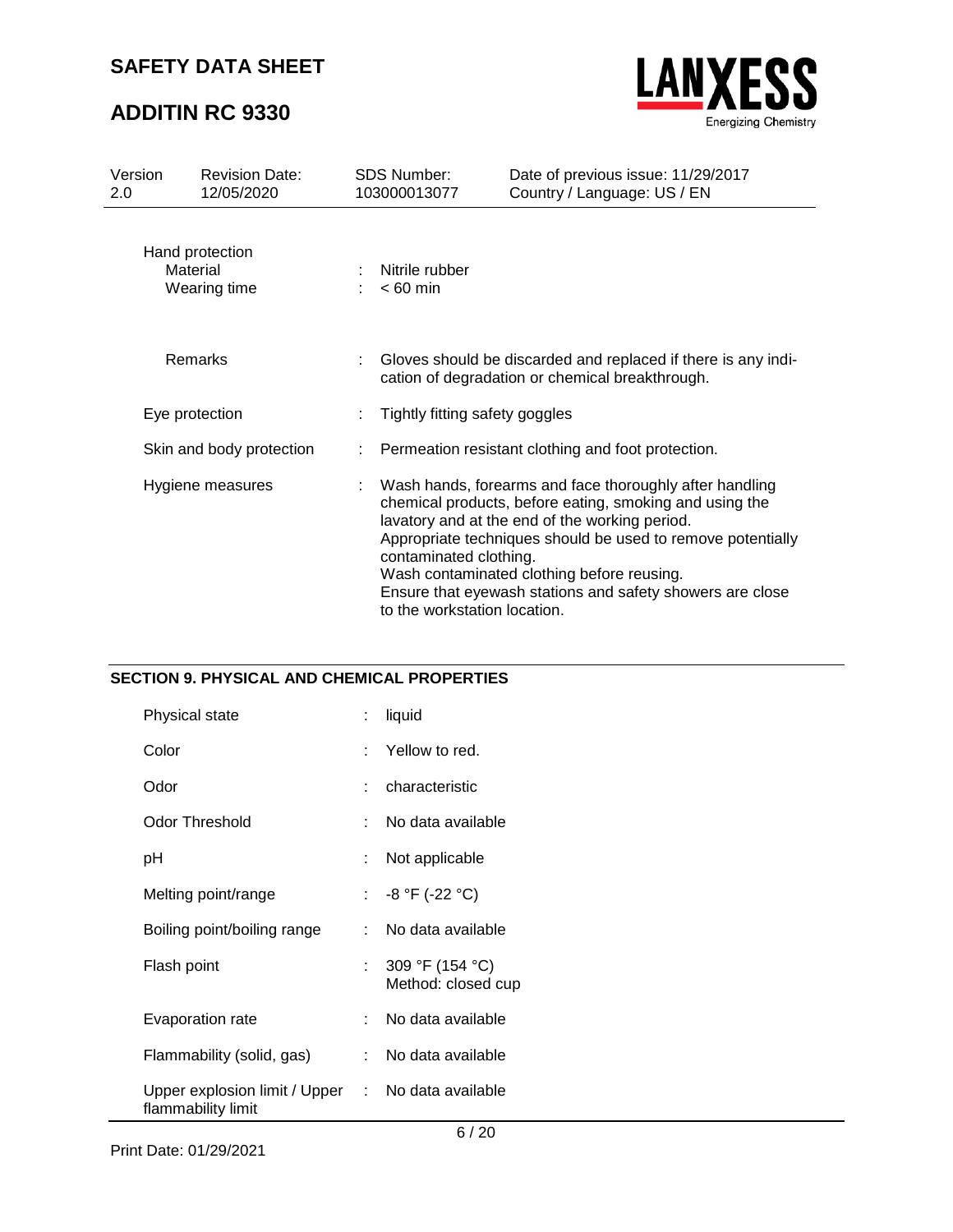# **ADDITIN RC 9330**



| Version<br>2.0 |                 | <b>Revision Date:</b><br>12/05/2020 |    | <b>SDS Number:</b><br>103000013077     | Date of previous issue: 11/29/2017<br>Country / Language: US / EN |
|----------------|-----------------|-------------------------------------|----|----------------------------------------|-------------------------------------------------------------------|
|                |                 |                                     |    |                                        |                                                                   |
|                |                 | Lower explosion limit               |    | No data available                      |                                                                   |
|                |                 | Vapor pressure                      |    | No data available                      |                                                                   |
|                |                 | Relative vapor density              |    | No data available                      |                                                                   |
|                |                 | Relative density                    |    | No data available                      |                                                                   |
|                | Density         |                                     |    | 0.96 g/cm <sup>3</sup> (68 °F (20 °C)) |                                                                   |
|                | Solubility(ies) | Water solubility                    | ÷. | slightly soluble                       |                                                                   |
|                | octanol/water   | Partition coefficient: n-           |    | No data available                      |                                                                   |
|                |                 | Ignition temperature                | ÷  | No data available                      |                                                                   |
|                |                 | Decomposition temperature           | ÷  | No data available                      |                                                                   |
|                | Viscosity       | Viscosity, kinematic                |    | 60 mm2/s (104 °F (40 °C))              |                                                                   |
|                |                 | <b>Explosive properties</b>         |    | No data available                      |                                                                   |
|                |                 | Oxidizing properties                |    | No data available                      |                                                                   |

### **SECTION 10. STABILITY AND REACTIVITY**

| Reactivity                          |                               | No specific test data related to reactivity available for this<br>product or its ingredients.                                                                                             |
|-------------------------------------|-------------------------------|-------------------------------------------------------------------------------------------------------------------------------------------------------------------------------------------|
| Chemical stability                  |                               | : The product is chemically stable.                                                                                                                                                       |
| tions                               |                               | Possibility of hazardous reac- : No decomposition if stored and applied as directed.                                                                                                      |
| Conditions to avoid                 |                               | : Extremes of temperature and direct sunlight.                                                                                                                                            |
| Incompatible materials              | $\mathcal{L}^{\mathcal{L}}$ . | Reducing agents<br>Oxidizing agents<br>Acids and bases                                                                                                                                    |
| Hazardous decomposition<br>products | ÷.                            | Spontaneous decomposition may start at 150°C.<br>After prolonged heating, slow decomposition may start at<br>above 80°C.<br>Formation of alkylmercaptans, dialkylsulphides, traces of hy- |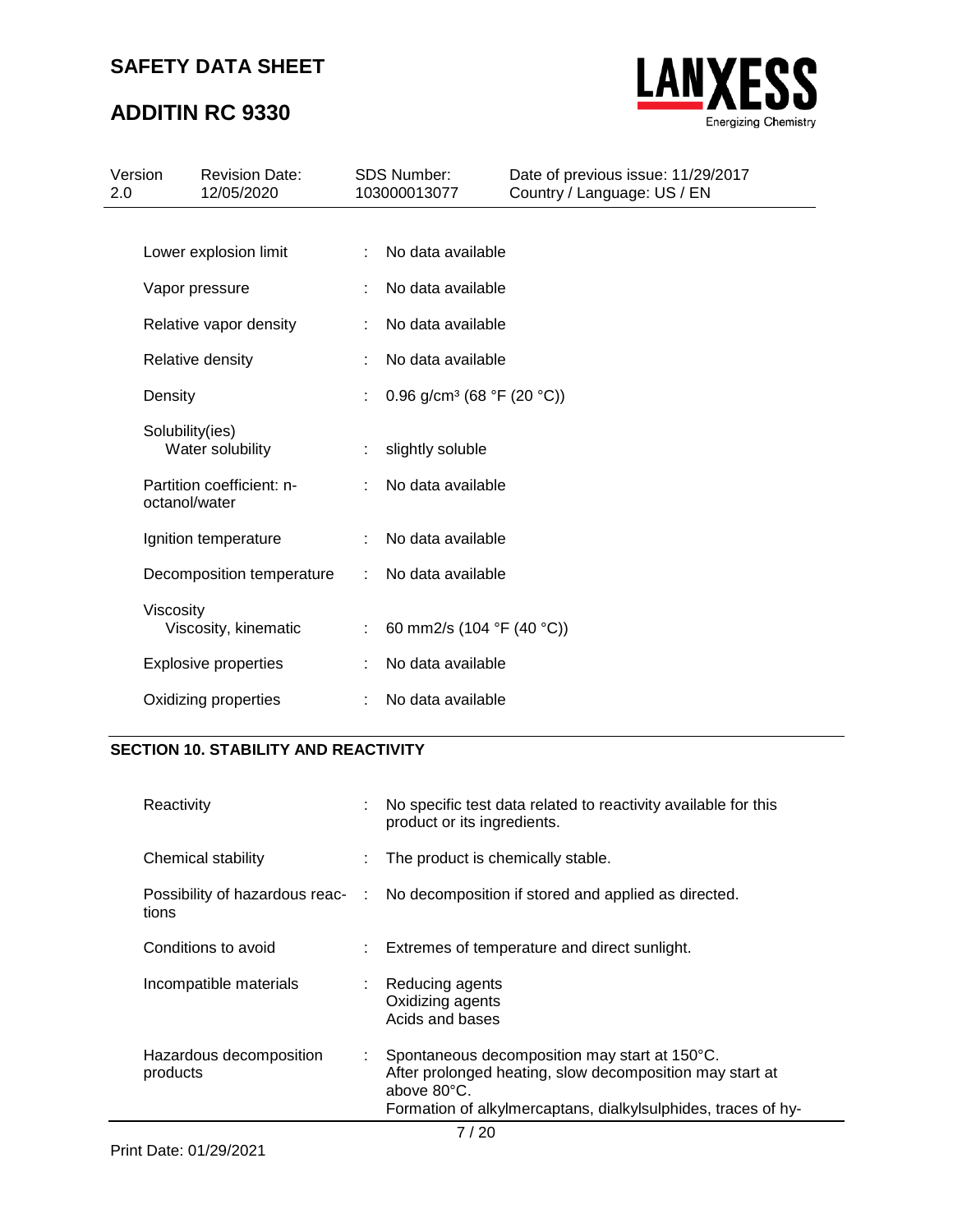

| Version<br>2.0 | <b>Revision Date:</b><br>12/05/2020                    |    | <b>SDS Number:</b><br>103000013077                                             | Date of previous issue: 11/29/2017<br>Country / Language: US / EN                                                                                                                     |  |  |  |  |  |
|----------------|--------------------------------------------------------|----|--------------------------------------------------------------------------------|---------------------------------------------------------------------------------------------------------------------------------------------------------------------------------------|--|--|--|--|--|
|                | drogen sulphide possible.                              |    |                                                                                |                                                                                                                                                                                       |  |  |  |  |  |
|                | <b>SECTION 11. TOXICOLOGICAL INFORMATION</b>           |    |                                                                                |                                                                                                                                                                                       |  |  |  |  |  |
|                |                                                        |    |                                                                                | The most important known symptoms and effects are described in Section 2 and/or Section 4.                                                                                            |  |  |  |  |  |
|                | Information on likely routes of exposure               |    |                                                                                |                                                                                                                                                                                       |  |  |  |  |  |
|                | Inhalation<br>Eye contact<br>Skin contact<br>Ingestion |    |                                                                                |                                                                                                                                                                                       |  |  |  |  |  |
|                | <b>Acute toxicity</b>                                  |    |                                                                                |                                                                                                                                                                                       |  |  |  |  |  |
|                | Not classified based on available information.         |    |                                                                                |                                                                                                                                                                                       |  |  |  |  |  |
|                | <b>Product:</b>                                        |    |                                                                                |                                                                                                                                                                                       |  |  |  |  |  |
|                | Acute oral toxicity                                    |    | Method: Calculation method                                                     | Acute toxicity estimate: > 5,000 mg/kg                                                                                                                                                |  |  |  |  |  |
|                | Acute inhalation toxicity                              |    | Exposure time: 4 h<br>Test atmosphere: dust/mist<br>Method: Calculation method | Acute toxicity estimate: 12.12 mg/l                                                                                                                                                   |  |  |  |  |  |
|                | Components:                                            |    |                                                                                |                                                                                                                                                                                       |  |  |  |  |  |
|                | 2,6-di-tert-butyl-p-cresol:                            |    |                                                                                |                                                                                                                                                                                       |  |  |  |  |  |
|                | Acute oral toxicity                                    | t. | GLP: yes<br>icity                                                              | LD50 (Rat, male and female): $>$ 2,930 mg/kg<br>Method: OECD Test Guideline 401<br>Assessment: The substance or mixture has no acute oral tox-<br>Remarks: Dosage caused no mortality |  |  |  |  |  |
|                | Acute dermal toxicity                                  |    | GLP: yes<br>toxicity                                                           | : LD50 (Rat, male and female): $> 2,000$ mg/kg<br>Method: OECD Test Guideline 402<br>Assessment: The substance or mixture has no acute dermal<br>Remarks: Dosage caused no mortality  |  |  |  |  |  |
|                |                                                        |    |                                                                                | Amines, C11-14-branched alkyl, monohexyl and dihexyl phosphates:                                                                                                                      |  |  |  |  |  |
|                | Acute oral toxicity                                    |    | LD50 (Rat): $> 5,000$ mg/kg                                                    |                                                                                                                                                                                       |  |  |  |  |  |
|                | Acute dermal toxicity                                  |    | LD50 (Rat): $> 5,000$ mg/kg<br>GLP: yes                                        | Remarks: Extrapolation according to Regulation (EC) No.                                                                                                                               |  |  |  |  |  |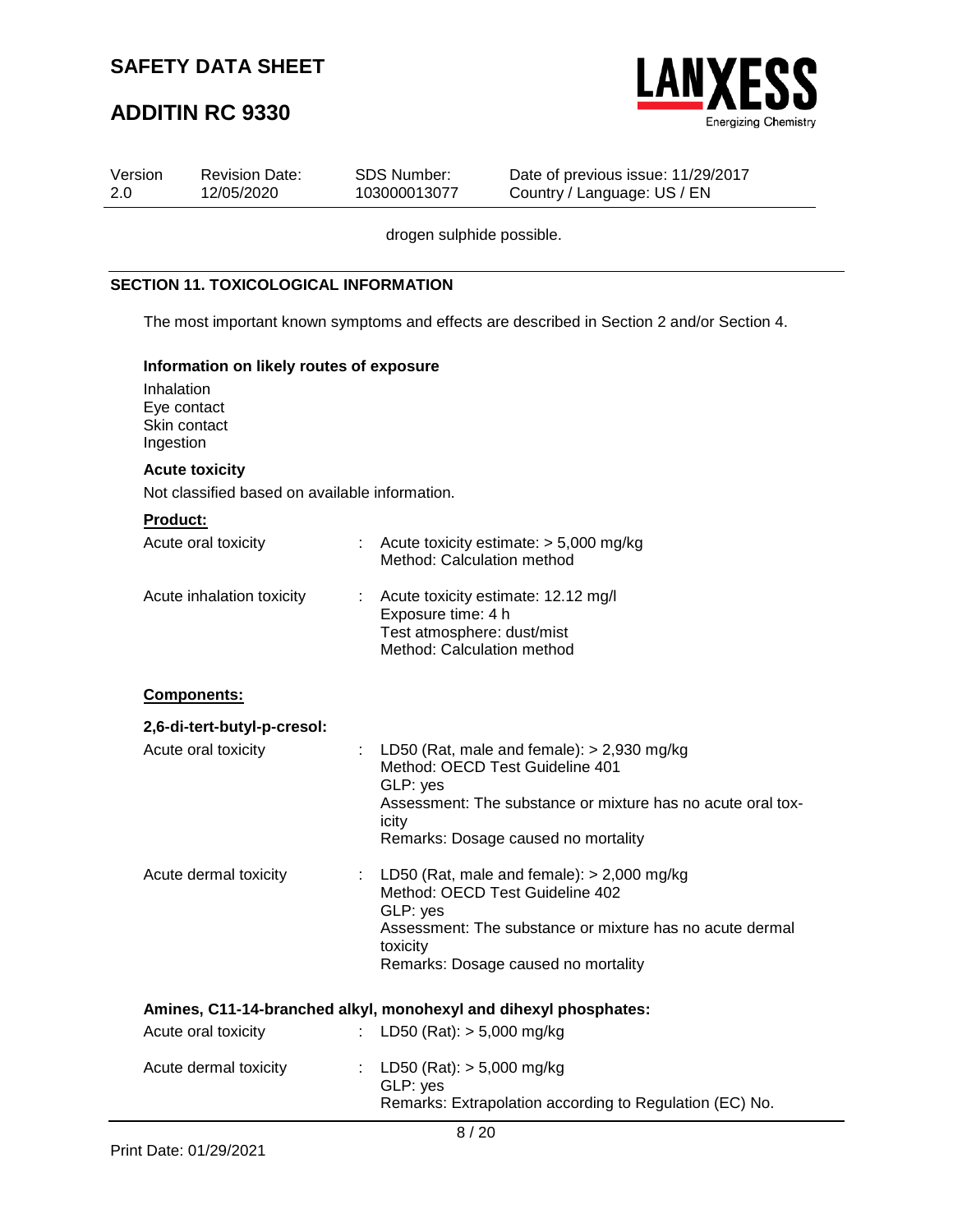## **ADDITIN RC 9330**



| Version<br>2.0  | <b>Revision Date:</b><br>12/05/2020 | SDS Number:<br>103000013077                           | Date of previous issue: 11/29/2017<br>Country / Language: US / EN                                                            |  |  |  |  |
|-----------------|-------------------------------------|-------------------------------------------------------|------------------------------------------------------------------------------------------------------------------------------|--|--|--|--|
|                 |                                     | 440/2008                                              |                                                                                                                              |  |  |  |  |
|                 | Proprietary benzotriazole amine:    |                                                       |                                                                                                                              |  |  |  |  |
|                 | Acute oral toxicity                 | : LD50 (Rat): 3,313 mg/kg                             | Method: OECD Test Guideline 401                                                                                              |  |  |  |  |
|                 | Acute dermal toxicity               | toxicity                                              | : LD50 (Rat): $>$ 2,000 mg/kg<br>Method: OECD Test Guideline 402<br>Assessment: The substance or mixture has no acute dermal |  |  |  |  |
|                 | <b>Skin corrosion/irritation</b>    |                                                       |                                                                                                                              |  |  |  |  |
|                 | Causes skin irritation.             |                                                       |                                                                                                                              |  |  |  |  |
| <b>Product:</b> |                                     |                                                       |                                                                                                                              |  |  |  |  |
|                 |                                     | Remarks: May cause skin irritation and/or dermatitis. |                                                                                                                              |  |  |  |  |

#### **Components:**

#### **2,6-di-tert-butyl-p-cresol:**

Species: Rabbit Exposure time: 24 h Remarks: Mild skin irritation (not subject to classification)

### **Amines, C11-14-branched alkyl, monohexyl and dihexyl phosphates:**

Species: Rabbit Method: OECD Test Guideline 404 Result: Irritating to skin.

#### **Proprietary benzotriazole amine:**

Species: Rabbit Exposure time: 24 h Result: Irritating to skin.

### **Serious eye damage/eye irritation**

Causes serious eye irritation.

#### **Components:**

#### **2,6-di-tert-butyl-p-cresol:**

Species: Rabbit Exposure time: 24 h Remarks: Mild eye irritation (not subject to classification)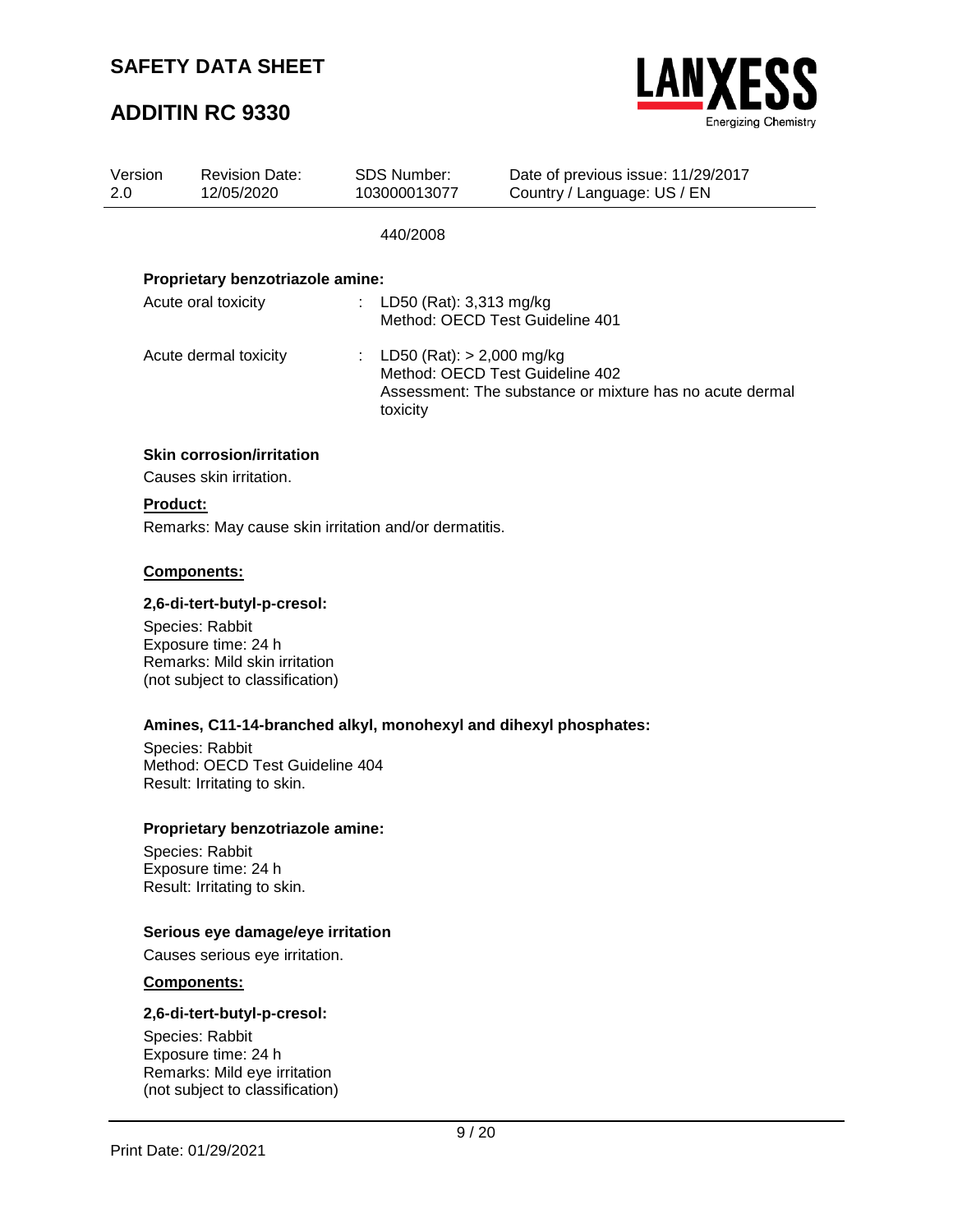## **ADDITIN RC 9330**



| Version | <b>Revision Date:</b> | <b>SDS Number:</b> |
|---------|-----------------------|--------------------|
| -2.0    | 12/05/2020            | 103000013077       |

Date of previous issue: 11/29/2017 Country / Language: US / EN

### **Amines, C11-14-branched alkyl, monohexyl and dihexyl phosphates:**

Species: Rabbit Result: Irritating to eyes. Method: OECD Test Guideline 405

### **Proprietary benzotriazole amine:**

Species: Rabbit Result: No eye irritation

#### **Respiratory or skin sensitization**

#### **Skin sensitization**

May cause an allergic skin reaction.

#### **Respiratory sensitization**

Not classified based on available information.

#### **Product:**

Remarks: Causes sensitization.

#### **Components:**

#### **2,6-di-tert-butyl-p-cresol:**

Routes of exposure: Skin contact Species: Human Result: Does not cause skin sensitization.

### **Amines, C11-14-branched alkyl, monohexyl and dihexyl phosphates:**

Routes of exposure: Skin contact Species: Guinea pig Method: OECD Test Guideline 406 Result: Did not cause sensitization on laboratory animals.

### **Proprietary benzotriazole amine:**

Routes of exposure: Dermal Species: Guinea pig Result: May cause sensitization by skin contact.

### **Germ cell mutagenicity**

Not classified based on available information.

#### **Components:**

### **2,6-di-tert-butyl-p-cresol:**

Genotoxicity in vitro : Test Type: Ames test Test system: Salmonella typhimurium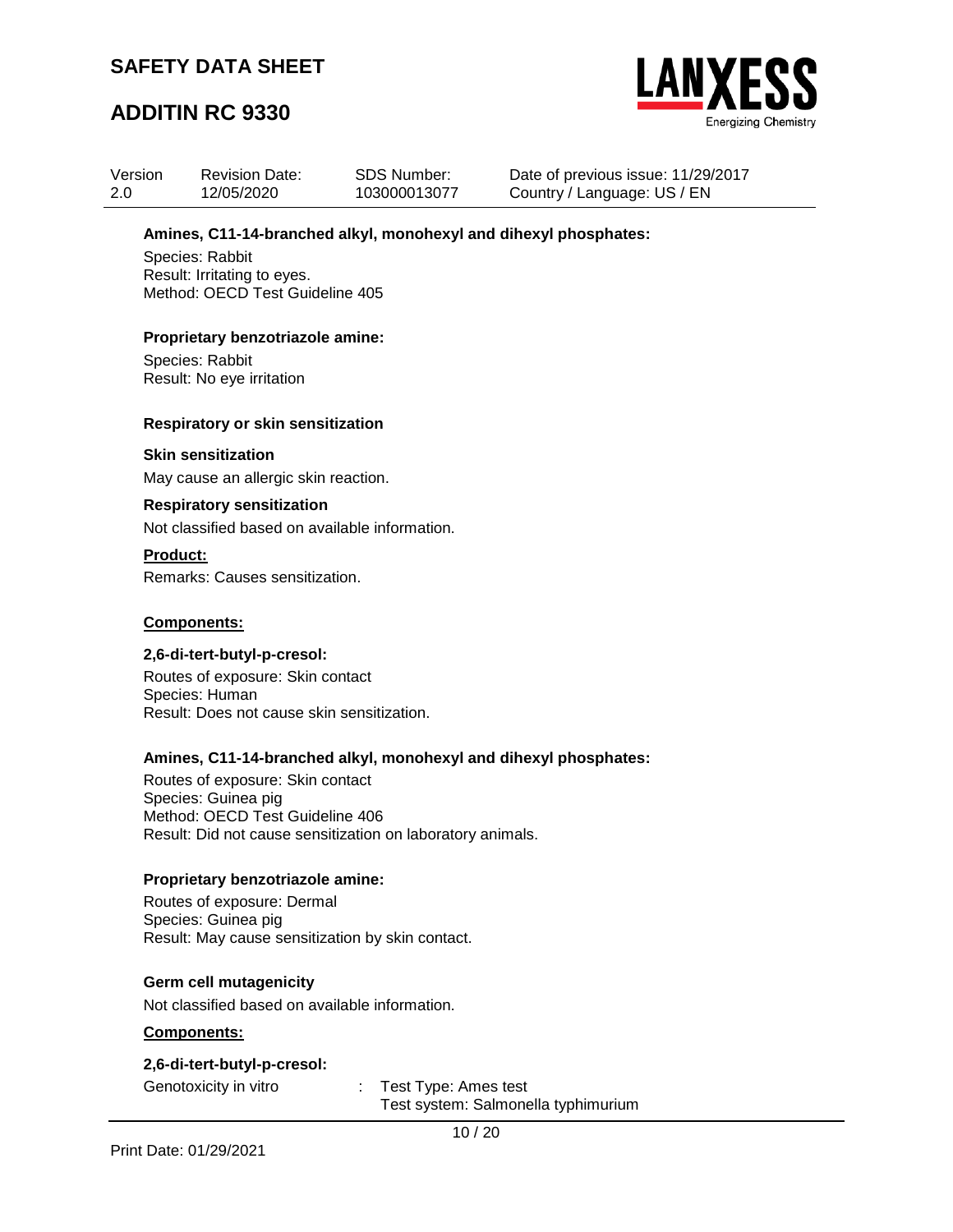## **ADDITIN RC 9330**



| Version<br>2.0       | <b>Revision Date:</b><br>12/05/2020            | SDS Number:<br>103000013077                      | Date of previous issue: 11/29/2017<br>Country / Language: US / EN                                                                                         |  |  |  |  |  |
|----------------------|------------------------------------------------|--------------------------------------------------|-----------------------------------------------------------------------------------------------------------------------------------------------------------|--|--|--|--|--|
|                      |                                                | Result: negative                                 | Metabolic activation: with and without metabolic activation                                                                                               |  |  |  |  |  |
|                      |                                                | Test system: rat hepatocytes<br>Result: negative | Test Type: In vitro mammalian cell gene mutation test<br>Metabolic activation: with metabolic activation                                                  |  |  |  |  |  |
|                      |                                                | Result: negative                                 | Test Type: Chromosome aberration test in vitro<br>Test system: Chinese hamster ovary cells<br>Metabolic activation: with and without metabolic activation |  |  |  |  |  |
| Genotoxicity in vivo |                                                |                                                  | Test Type: Cytogenetic assay<br>Species: Rat (male)<br>Cell type: Bone marrow<br><b>Application Route: Oral</b><br>Result: negative                       |  |  |  |  |  |
|                      |                                                |                                                  | Test Type: Micronucleus test<br>Species: Mouse (male and female)<br>Cell type: Bone marrow<br>Application Route: Intraperitoneal<br>Result: negative      |  |  |  |  |  |
|                      |                                                |                                                  | Amines, C11-14-branched alkyl, monohexyl and dihexyl phosphates:                                                                                          |  |  |  |  |  |
|                      | Genotoxicity in vitro                          | Test system: Bacteria<br>Result: negative        | Metabolic activation: with and without metabolic activation<br>Method: OECD Test Guideline 471                                                            |  |  |  |  |  |
|                      |                                                | Result: negative                                 | Test system: Mammalian-Animal<br>Metabolic activation: with and without metabolic activation<br>Method: OECD Test Guideline 476                           |  |  |  |  |  |
|                      |                                                | Result: negative                                 | Test system: Mammalian-Animal<br>Metabolic activation: with and without metabolic activation<br>Method: OECD Test Guideline 473                           |  |  |  |  |  |
|                      | Carcinogenicity                                |                                                  |                                                                                                                                                           |  |  |  |  |  |
|                      | Not classified based on available information. |                                                  |                                                                                                                                                           |  |  |  |  |  |
|                      |                                                |                                                  |                                                                                                                                                           |  |  |  |  |  |

### **Components:**

### **2,6-di-tert-butyl-p-cresol:**

Species: Rat, (male and female)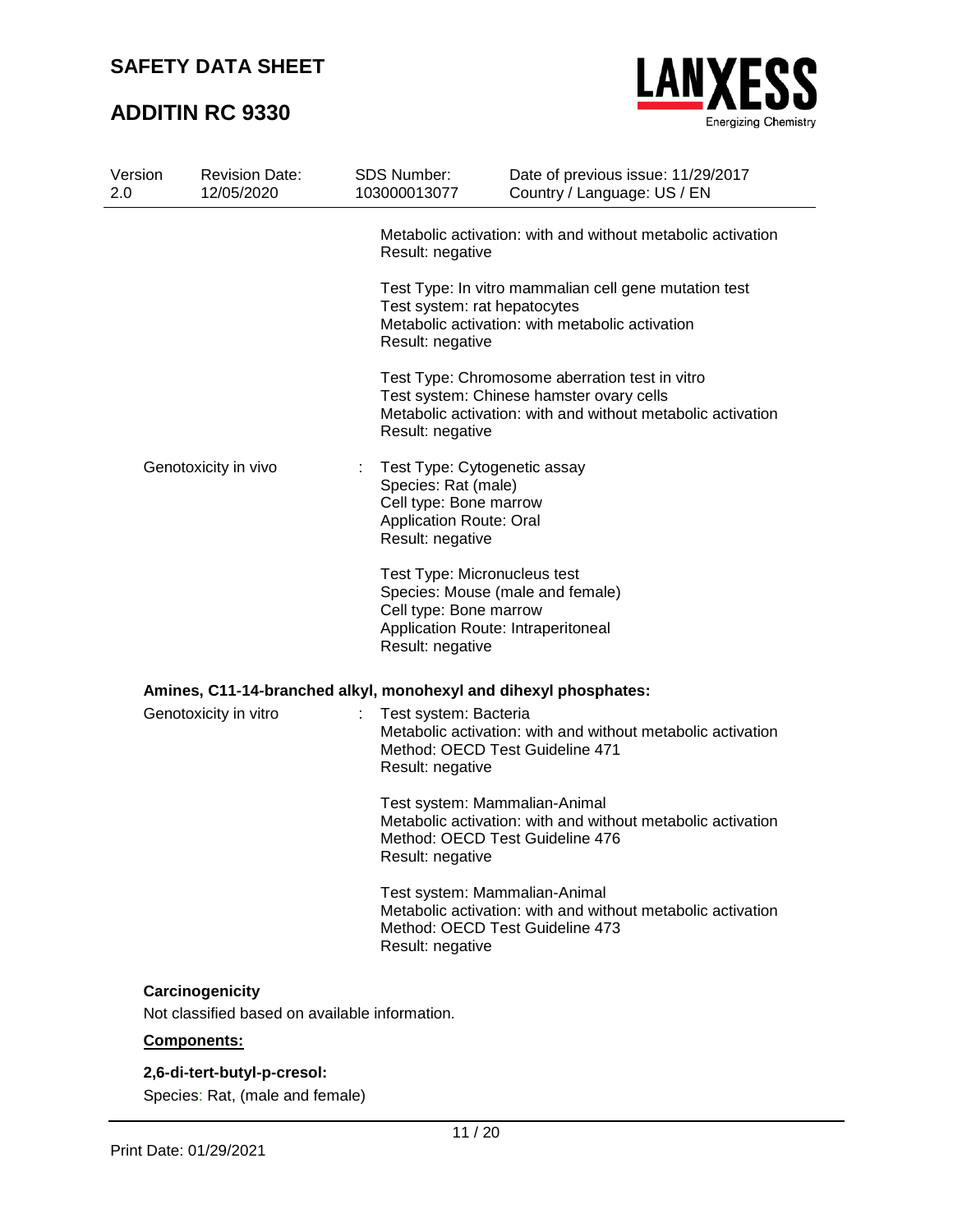

| Version<br>2.0 |                              | <b>Revision Date:</b><br>12/05/2020                                            |                                                                                                                                                | <b>SDS Number:</b><br>103000013077                                                                                                                                                                                                | Date of previous issue: 11/29/2017<br>Country / Language: US / EN                                                                                    |  |  |  |
|----------------|------------------------------|--------------------------------------------------------------------------------|------------------------------------------------------------------------------------------------------------------------------------------------|-----------------------------------------------------------------------------------------------------------------------------------------------------------------------------------------------------------------------------------|------------------------------------------------------------------------------------------------------------------------------------------------------|--|--|--|
|                | GLP: yes                     | Application Route: Oral<br>NOAEL: 247 mg/kg bw/day<br>Target Organs: Liver     |                                                                                                                                                |                                                                                                                                                                                                                                   |                                                                                                                                                      |  |  |  |
|                | <b>IARC</b>                  |                                                                                |                                                                                                                                                | No ingredient of this product present at levels greater than or<br>equal to 0.1% is identified as probable, possible or confirmed<br>human carcinogen by IARC.                                                                    |                                                                                                                                                      |  |  |  |
|                | <b>OSHA</b>                  |                                                                                |                                                                                                                                                |                                                                                                                                                                                                                                   | No component of this product present at levels greater than or<br>equal to 0.1% is on OSHA's list of regulated carcinogens.                          |  |  |  |
|                | <b>NTP</b>                   |                                                                                | No ingredient of this product present at levels greater than or<br>equal to 0.1% is identified as a known or anticipated carcinogen<br>by NTP. |                                                                                                                                                                                                                                   |                                                                                                                                                      |  |  |  |
|                |                              | <b>Reproductive toxicity</b><br>Not classified based on available information. |                                                                                                                                                |                                                                                                                                                                                                                                   |                                                                                                                                                      |  |  |  |
|                | Components:                  |                                                                                |                                                                                                                                                |                                                                                                                                                                                                                                   |                                                                                                                                                      |  |  |  |
|                |                              | 2,6-di-tert-butyl-p-cresol:                                                    |                                                                                                                                                |                                                                                                                                                                                                                                   |                                                                                                                                                      |  |  |  |
|                |                              | Effects on fertility                                                           |                                                                                                                                                | Test Type: Two-generation study<br>Species: Rat, male and female<br><b>Application Route: Oral</b><br>GLP: yes                                                                                                                    | Fertility: NOAEL: 500 mg/kg body weight                                                                                                              |  |  |  |
|                | Effects on fetal development |                                                                                | ÷                                                                                                                                              | Test Type: Two-generation study<br>Species: Rat, male and female<br><b>Application Route: Oral</b><br>General Toxicity Maternal: NOAEL: 100 mg/kg body weight<br>Developmental Toxicity: NOAEL: 100 mg/kg body weight<br>GLP: yes |                                                                                                                                                      |  |  |  |
|                |                              | Amines, C11-14-branched alkyl, monohexyl and dihexyl phosphates:               |                                                                                                                                                |                                                                                                                                                                                                                                   |                                                                                                                                                      |  |  |  |
|                |                              | Effects on fertility                                                           |                                                                                                                                                | Species: Rat, male and female<br><b>Application Route: Oral</b><br>weight<br>Method: OECD Test Guideline 422                                                                                                                      | Early Embryonic Development: NOAEL: 10 mg/kg body<br>Symptoms: No effects on early embryonic development.                                            |  |  |  |
|                |                              | Proprietary benzotriazole amine:                                               |                                                                                                                                                |                                                                                                                                                                                                                                   |                                                                                                                                                      |  |  |  |
|                |                              | Effects on fertility                                                           |                                                                                                                                                | weight                                                                                                                                                                                                                            | General Toxicity Parent: NOAEL: 45 mg/kg body weight<br>Fertility: NOAEL: 150 mg/kg body weight<br>Early Embryonic Development: NOAEL: 45 mg/kg body |  |  |  |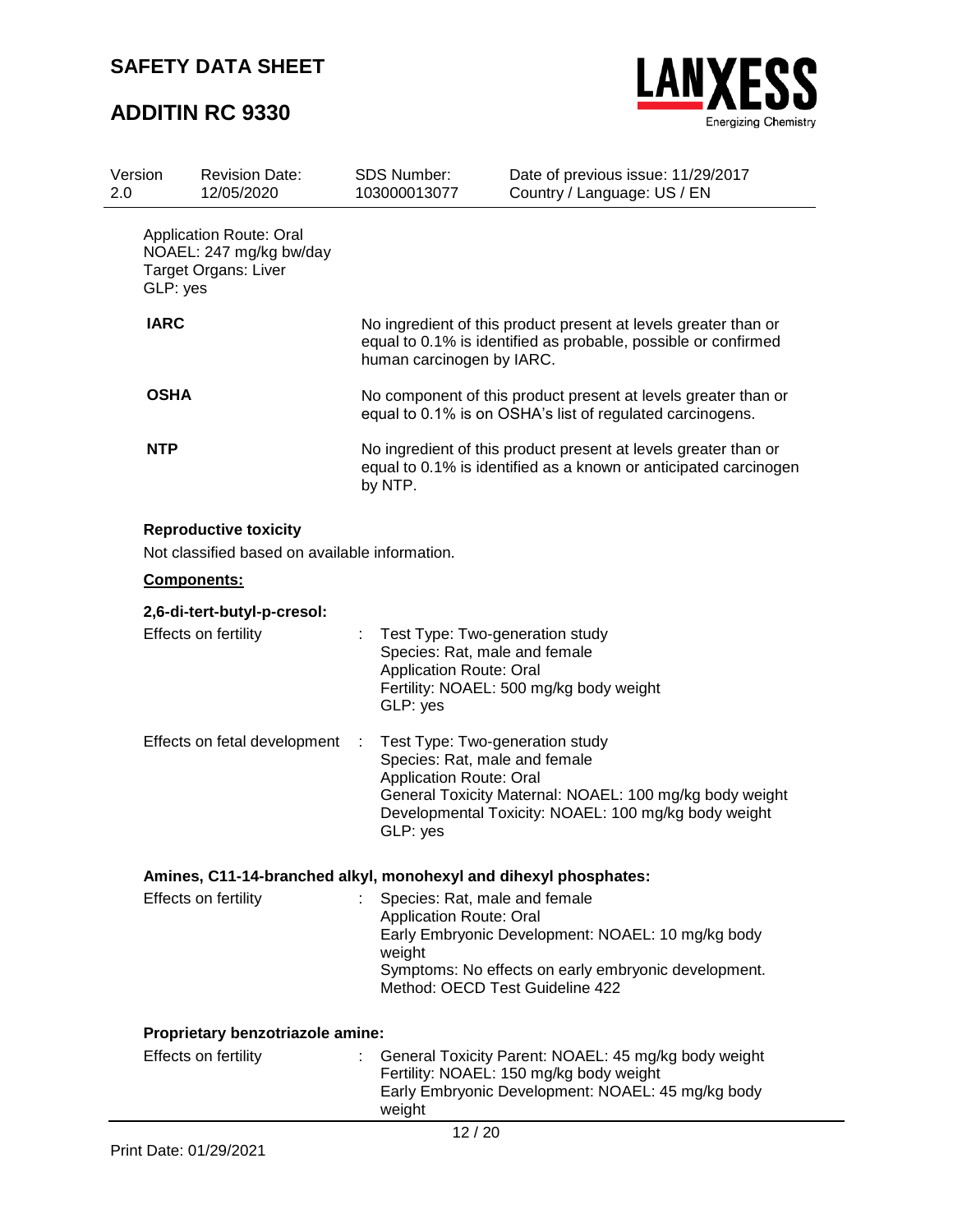## **ADDITIN RC 9330**



| Version | <b>Revision Date:</b> | <b>SDS Number:</b> |
|---------|-----------------------|--------------------|
| 2.0     | 12/05/2020            | 103000013077       |

Date of previous issue: 11/29/2017 Country / Language: US / EN

### **STOT-single exposure**

May cause respiratory irritation.

**Components:**

### **2,6-di-tert-butyl-p-cresol:**

Assessment: May cause respiratory irritation.

#### **STOT-repeated exposure**

Not classified based on available information.

#### **Repeated dose toxicity**

#### **Components:**

#### **2,6-di-tert-butyl-p-cresol:**

Species: Rat, male NOAEL: 25 mg/kg Application Route: Oral Number of exposures: daily GLP: yes Target Organs: Liver Symptoms: alteration in liver enzymes

### **Proprietary benzotriazole amine:**

Species: Rat NOAEL: 45 mg/kg Application Route: Oral

### **Aspiration toxicity**

Not classified based on available information.

### **Further information**

**Product:** Remarks: No data available

### **SECTION 12. ECOLOGICAL INFORMATION**

**Ecotoxicity**

### **Components:**

### **2,6-di-tert-butyl-p-cresol:**

Toxicity to fish : LC50 (Danio rerio (zebra fish)): > 0.57 mg/l Exposure time: 96 h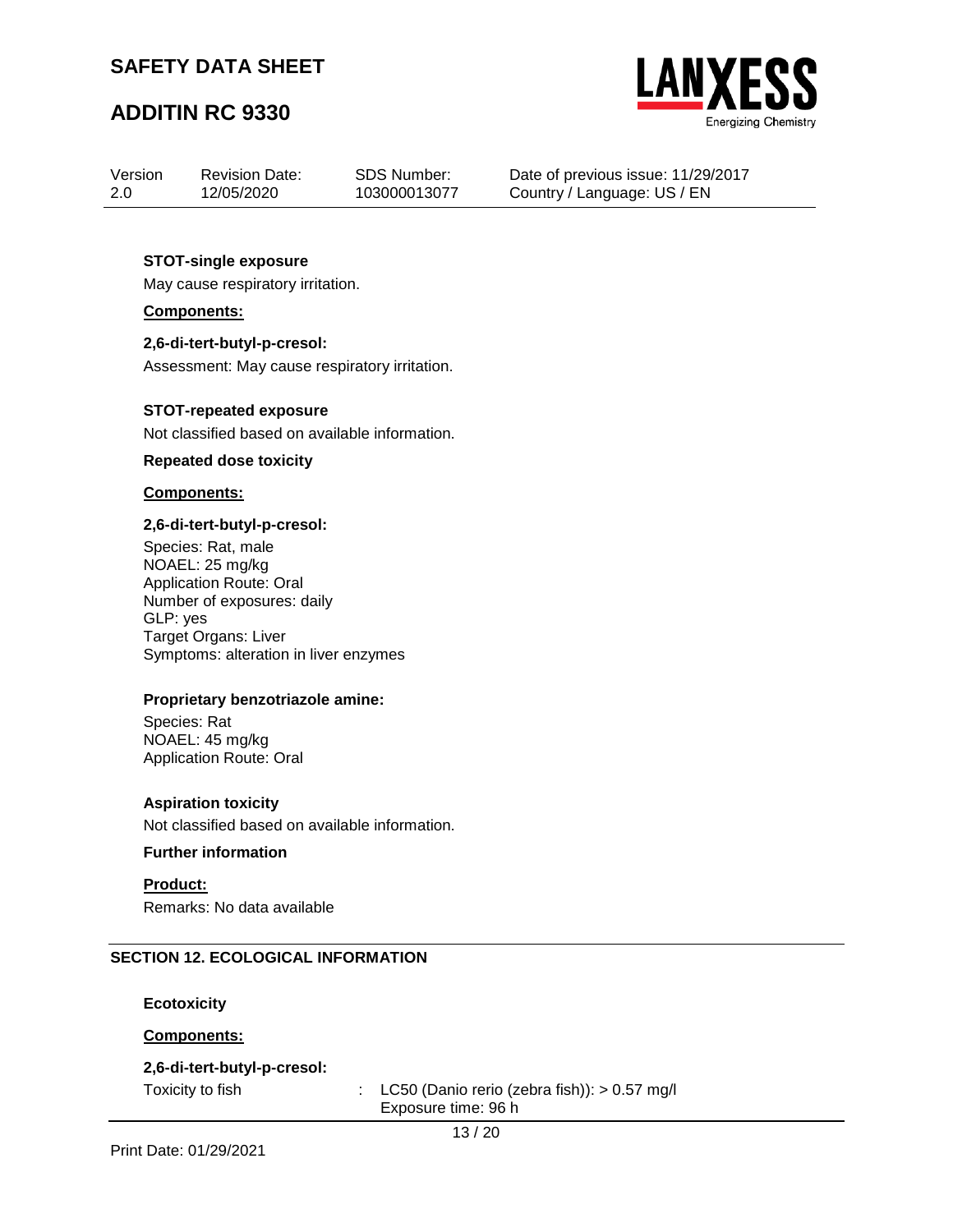

| Version<br>2.0 |                  | <b>Revision Date:</b><br>12/05/2020                              |                | SDS Number:<br>103000013077                                                                            | Date of previous issue: 11/29/2017<br>Country / Language: US / EN                                            |
|----------------|------------------|------------------------------------------------------------------|----------------|--------------------------------------------------------------------------------------------------------|--------------------------------------------------------------------------------------------------------------|
|                |                  |                                                                  |                | GLP: yes                                                                                               | Method: Regulation (EC) No. 440/2008, Annex, C.1                                                             |
|                |                  | Toxicity to daphnia and other :<br>aquatic invertebrates         |                | Exposure time: 48 h<br>Method: OECD Test Guideline 202<br>GLP: yes                                     | EC50 (Daphnia magna (Water flea)): 0.48 mg/l                                                                 |
|                |                  | Toxicity to algae                                                | $\mathbb{Z}^n$ | End point: Growth rate<br>Exposure time: 72 h<br>GLP: yes                                              | EC50 (Desmodesmus subspicatus (green algae)): > 0.4 mg/l<br>Method: Regulation (EC) No. 440/2008, Annex, C.3 |
|                |                  |                                                                  |                | End point: Growth rate<br>Exposure time: 72 h<br>GLP: yes                                              | NOEC (Desmodesmus subspicatus (green algae)): 0.4 mg/l<br>Method: Regulation (EC) No. 440/2008, Annex, C.3   |
|                | icity)           | M-Factor (Acute aquatic tox-                                     | $\sim 100$     | 1                                                                                                      |                                                                                                              |
|                | icity)           | Toxicity to fish (Chronic tox-                                   |                | Exposure time: 42 d<br>Method: OECD Test Guideline 210<br>GLP: yes                                     | NOEC (Oryzias latipes (Orange-red killifish)): 0.053 mg/l                                                    |
|                | ic toxicity)     | Toxicity to daphnia and other :<br>aquatic invertebrates (Chron- |                | Exposure time: 21 d<br>Method: OECD Test Guideline 202<br>GLP: yes                                     | NOEC (Daphnia magna (Water flea)): 0.023 mg/l                                                                |
|                | toxicity)        | M-Factor (Chronic aquatic                                        | ÷.             | 1                                                                                                      |                                                                                                              |
|                |                  | Toxicity to microorganisms                                       |                | End point: Respiration inhibition<br>Exposure time: 3 h<br>Method: OECD Test Guideline 209<br>GLP: yes | EC50 (activated sludge): > 10,000 mg/l                                                                       |
|                |                  | Amines, C11-14-branched alkyl, monohexyl and dihexyl phosphates: |                |                                                                                                        |                                                                                                              |
|                | Toxicity to fish |                                                                  |                | Exposure time: 96 h<br>Method: OECD Test Guideline 203                                                 | LC50 (Oncorhynchus mykiss (rainbow trout)): 5.5 mg/l                                                         |
|                |                  | Toxicity to daphnia and other :<br>aquatic invertebrates         |                | Exposure time: 48 h                                                                                    | EC50 (Daphnia magna (Water flea)): 1.2 mg/l                                                                  |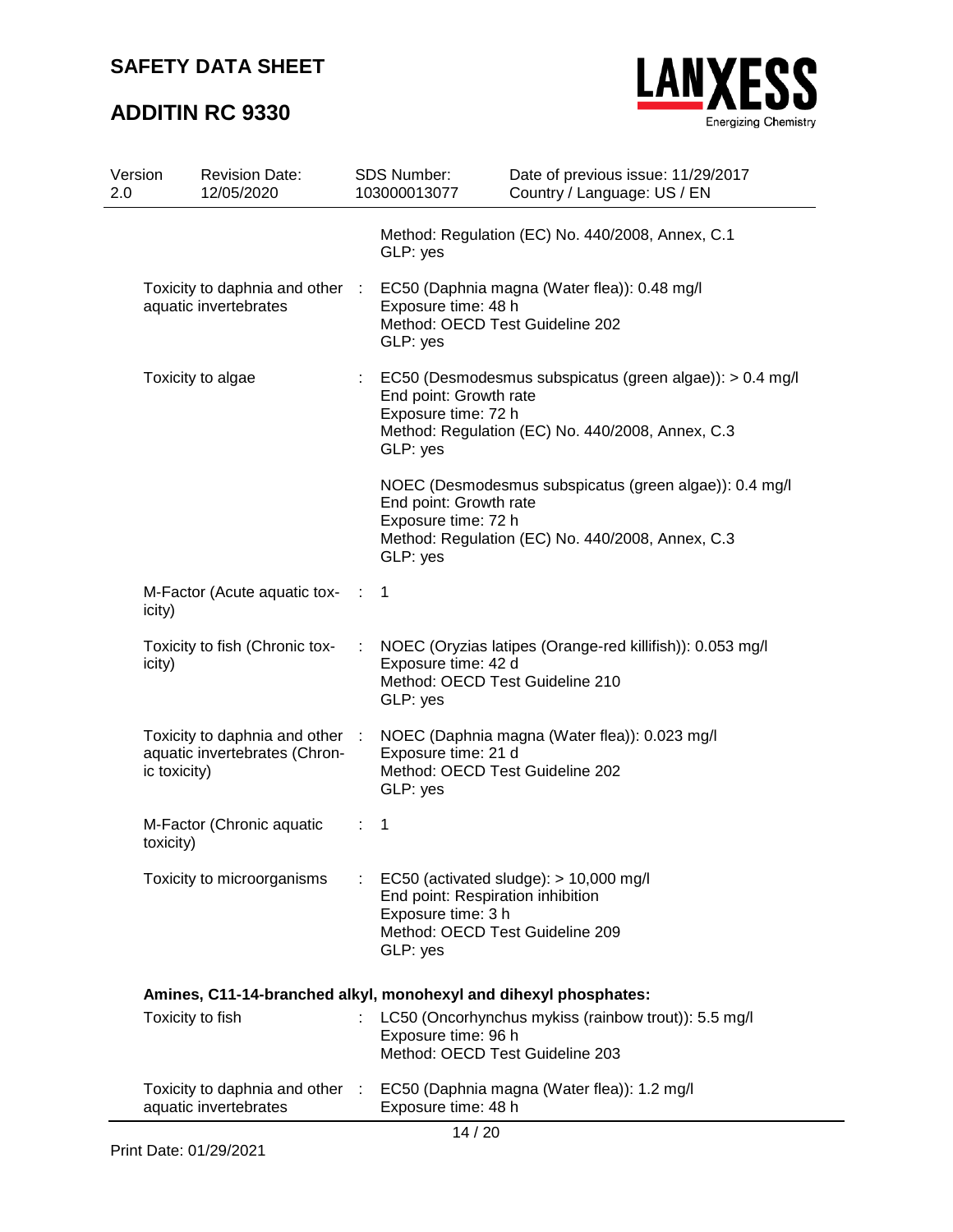

| Version<br>2.0   | <b>Revision Date:</b><br>12/05/2020                      |   | SDS Number:<br>103000013077                                                                            | Date of previous issue: 11/29/2017<br>Country / Language: US / EN |  |  |
|------------------|----------------------------------------------------------|---|--------------------------------------------------------------------------------------------------------|-------------------------------------------------------------------|--|--|
|                  |                                                          |   | Method: OECD Test Guideline 202                                                                        |                                                                   |  |  |
|                  | Toxicity to algae                                        |   | mg/l<br>Exposure time: 72 h<br>Method: OECD Test Guideline 201                                         | ErC50 (Pseudokirchneriella subcapitata (microalgae)): > 10        |  |  |
|                  |                                                          |   | Exposure time: 72 h<br>Method: OECD Test Guideline 201                                                 | EC50 (Pseudokirchneriella subcapitata (algae)): > 10              |  |  |
|                  | Toxicity to microorganisms                               | ÷ | EC50 (activated sludge): > 100 mg/l<br>Exposure time: 3 h<br>Method: OECD Test Guideline 209           |                                                                   |  |  |
|                  | Proprietary benzotriazole amine:                         |   |                                                                                                        |                                                                   |  |  |
|                  | Toxicity to fish                                         |   | LC50 (Danio rerio (zebra fish)): 1.3 mg/l<br>Exposure time: 96 h<br>Method: OECD Test Guideline 203    |                                                                   |  |  |
|                  | Toxicity to daphnia and other :<br>aquatic invertebrates |   | EC10 (Daphnia magna (Water flea)): 1.93 mg/l<br>Exposure time: 48 h<br>Method: OECD Test Guideline 202 |                                                                   |  |  |
|                  | Toxicity to algae                                        |   | Exposure time: 72 h<br>Method: OECD Test Guideline 201                                                 | ErC50 (Desmodesmus subspicatus (green algae)): 0.976 mg/l         |  |  |
|                  |                                                          |   | Exposure time: 72 h<br>Method: OECD Test Guideline 201                                                 | EC10 (Desmodesmus subspicatus (green algae)): 0.658 mg/l          |  |  |
| icity)           | M-Factor (Acute aquatic tox- :                           |   | $\mathbf{1}$                                                                                           |                                                                   |  |  |
|                  | Toxicity to microorganisms                               |   | EC50 (Bacteria): 13 mg/l<br>Exposure time: 3 h<br>Method: OECD Test Guideline 209                      |                                                                   |  |  |
|                  | <b>Persistence and degradability</b>                     |   |                                                                                                        |                                                                   |  |  |
|                  | Components:                                              |   |                                                                                                        |                                                                   |  |  |
|                  | 2,6-di-tert-butyl-p-cresol:                              |   |                                                                                                        |                                                                   |  |  |
| Biodegradability |                                                          |   | Result: Not readily biodegradable.<br>Biodegradation: 4.5 %<br>Exposure time: 28 d                     | Method: OECD Test Guideline 301C                                  |  |  |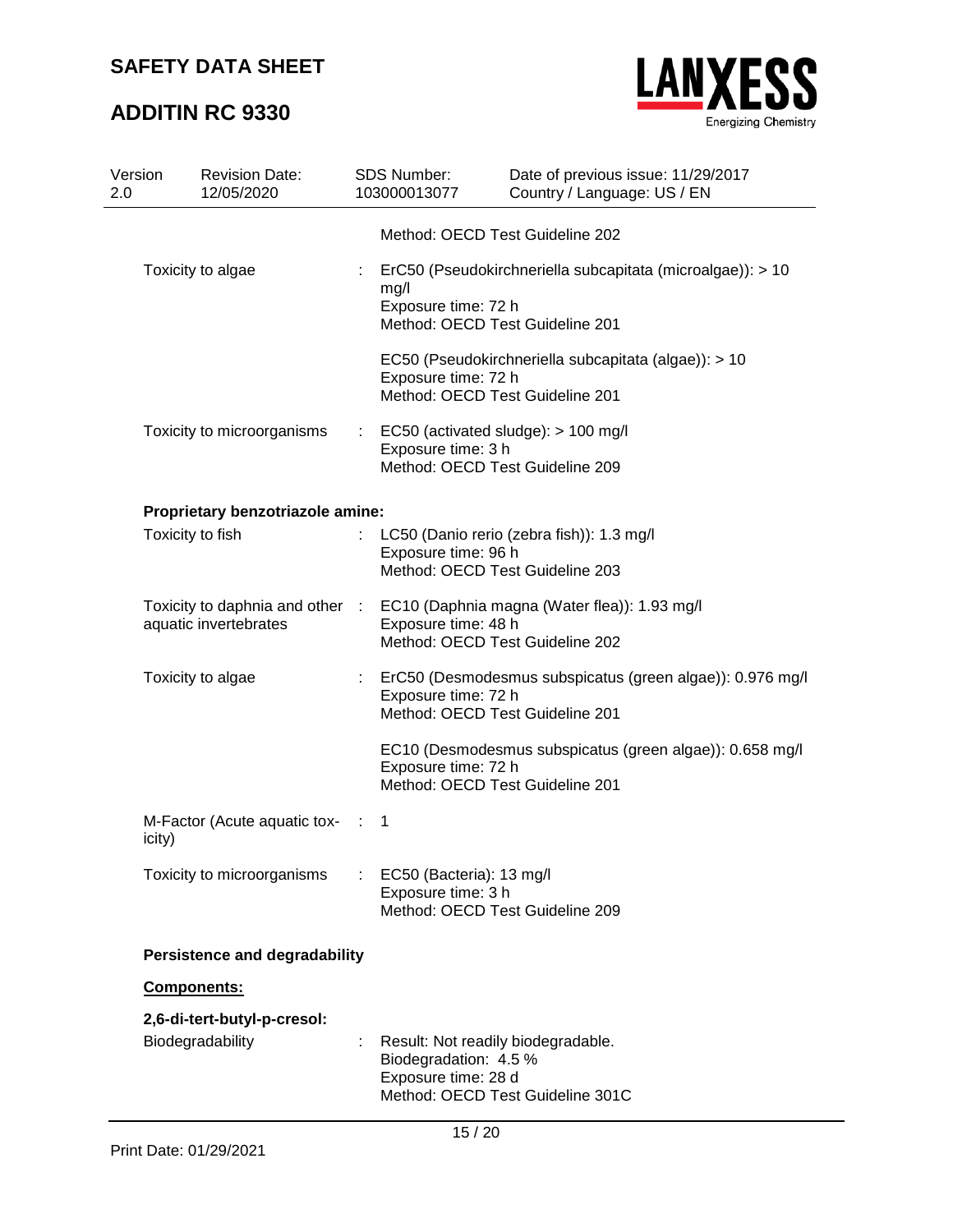

| Version<br>2.0            | <b>Revision Date:</b><br>12/05/2020                                  |    | <b>SDS Number:</b><br>103000013077                                                                                    | Date of previous issue: 11/29/2017<br>Country / Language: US / EN                                                                                                                   |  |
|---------------------------|----------------------------------------------------------------------|----|-----------------------------------------------------------------------------------------------------------------------|-------------------------------------------------------------------------------------------------------------------------------------------------------------------------------------|--|
|                           |                                                                      |    |                                                                                                                       |                                                                                                                                                                                     |  |
|                           | Amines, C11-14-branched alkyl, monohexyl and dihexyl phosphates:     |    |                                                                                                                       |                                                                                                                                                                                     |  |
|                           | Biodegradability                                                     |    | Result: Not readily biodegradable.<br>Biodegradation: 12 %<br>Exposure time: 28 d<br>Method: OECD Test Guideline 301B |                                                                                                                                                                                     |  |
|                           | Proprietary benzotriazole amine:                                     |    |                                                                                                                       |                                                                                                                                                                                     |  |
|                           | Biodegradability                                                     |    | Concentration: 20 mg/l<br>Result: Readily biodegradable.<br>Biodegradation: 94.4 %<br>Exposure time: 28 d             | Method: OECD Test Guideline 301B                                                                                                                                                    |  |
|                           | <b>Bioaccumulative potential</b>                                     |    |                                                                                                                       |                                                                                                                                                                                     |  |
|                           | Components:                                                          |    |                                                                                                                       |                                                                                                                                                                                     |  |
|                           | 2,6-di-tert-butyl-p-cresol:<br><b>Bioaccumulation</b>                |    |                                                                                                                       | Bioconcentration factor (BCF): > 2,000                                                                                                                                              |  |
|                           | Partition coefficient: n-<br>octanol/water                           | t. | log Pow: 5.1<br>Method: measured                                                                                      |                                                                                                                                                                                     |  |
|                           | <b>Mobility in soil</b>                                              |    |                                                                                                                       |                                                                                                                                                                                     |  |
|                           | Components:                                                          |    |                                                                                                                       |                                                                                                                                                                                     |  |
|                           | 2,6-di-tert-butyl-p-cresol:                                          |    |                                                                                                                       |                                                                                                                                                                                     |  |
|                           | Distribution among environ-<br>mental compartments                   | t. | Koc: 14750, log Koc: 3.9 - 4.2<br>Method: estimated                                                                   |                                                                                                                                                                                     |  |
|                           | Other adverse effects                                                |    |                                                                                                                       |                                                                                                                                                                                     |  |
| <b>Product:</b><br>mation | Additional ecological infor-                                         |    |                                                                                                                       | An environmental hazard cannot be excluded in the event of<br>unprofessional handling or disposal.<br>Toxic to aquatic life with long lasting effects.                              |  |
|                           | Components:                                                          |    |                                                                                                                       |                                                                                                                                                                                     |  |
|                           | 2,6-di-tert-butyl-p-cresol:<br>Results of PBT and vPvB<br>assessment |    |                                                                                                                       | This substance is not considered to be persistent, bioaccumu-<br>lating and toxic (PBT). This substance is not considered to be<br>very persistent and very bioaccumulating (vPvB). |  |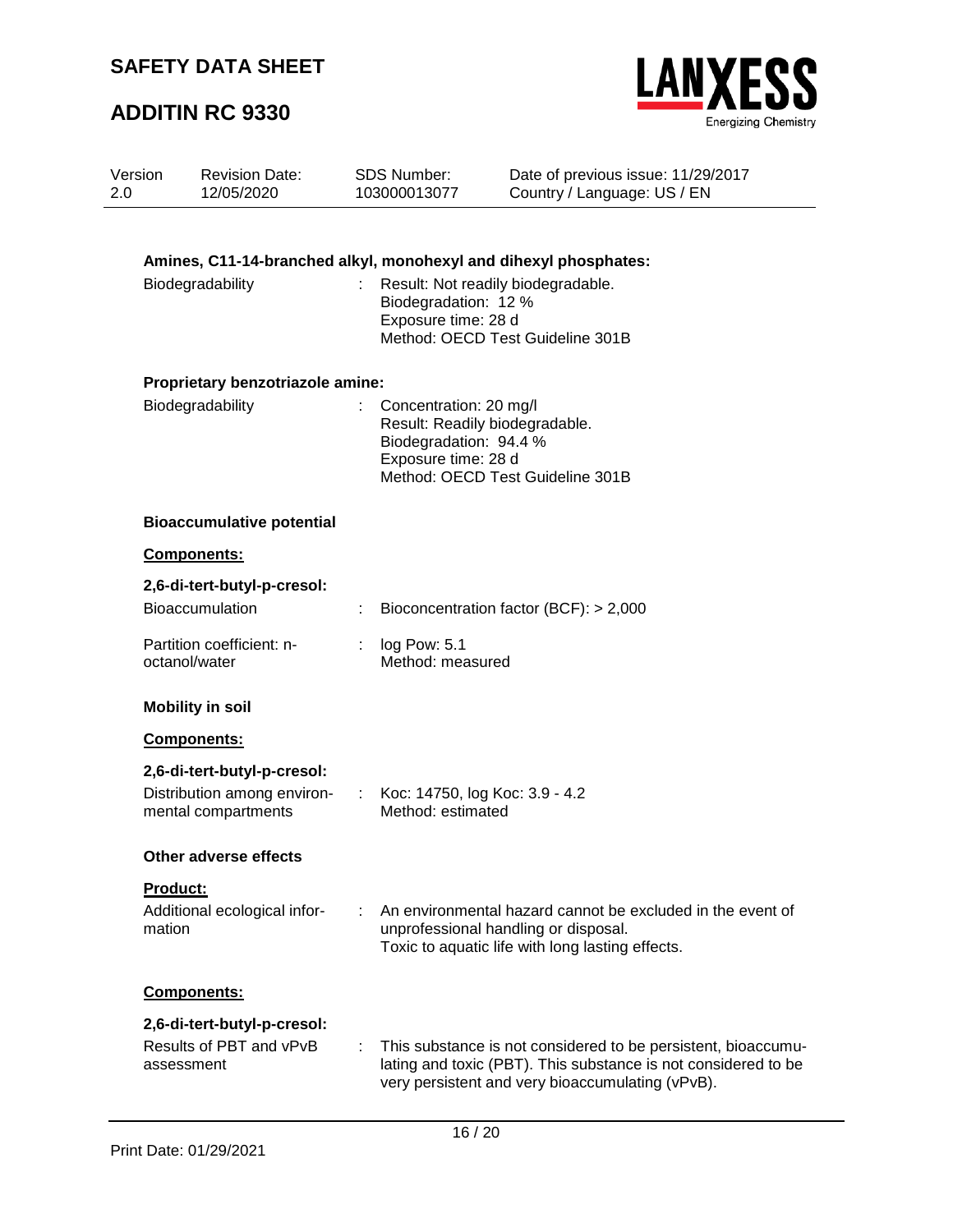## **ADDITIN RC 9330**



| Version<br>2.0 | <b>Revision Date:</b><br>12/05/2020                                   |           | <b>SDS Number:</b><br>103000013077 | Date of previous issue: 11/29/2017<br>Country / Language: US / EN                                                                                                                                                                                                                                                                                                                        |
|----------------|-----------------------------------------------------------------------|-----------|------------------------------------|------------------------------------------------------------------------------------------------------------------------------------------------------------------------------------------------------------------------------------------------------------------------------------------------------------------------------------------------------------------------------------------|
|                | <b>SECTION 13. DISPOSAL CONSIDERATIONS</b>                            |           |                                    |                                                                                                                                                                                                                                                                                                                                                                                          |
|                | RCRA - Resource Conserva-<br>tion and Recovery Authoriza-<br>tion Act | $\cdot$ : |                                    | If discarded in its purchased form, this product would not be a<br>hazardous waste either by listing or by characteristic. Howev-<br>er, under RCRA, it is the responsibility of the product user to<br>determine at the time of disposal, whether a material contain-<br>ing the product or derived from the product should be classi-<br>fied as a hazardous waste. (40 CFR 261.20-24) |
|                | Disposal methods                                                      |           | wherever possible.                 | : The generation of waste should be avoided or minimized<br>This material and its container must be disposed of in a safe                                                                                                                                                                                                                                                                |

Empty containers retain product residue; observe all precau-

Avoid dispersal of spilled material and runoff and contact with

Waste disposal should be in accordance with existing federal,

state, provincial and/or local environmental controls.

way.

tions for product.

soil, waterways, drains and sewers.

# **SECTION 14. TRANSPORT INFORMATION**

#### **Domestic regulation**

| <b>DOT</b><br>UN/ID/NA number<br>÷   | <b>UN 3082</b>                                                                                                                                                     |
|--------------------------------------|--------------------------------------------------------------------------------------------------------------------------------------------------------------------|
| Proper shipping name                 | Environmentally hazardous substance, liquid, n.o.s.<br>(2,6-DI-TERT-BUTYL-P-CRESOL, AMINES, C11-14-<br>BRANCHED ALKYL, MONOHEXYL AND DIHEXYL<br>PHOSPHATES)        |
| Class                                | 9                                                                                                                                                                  |
| Packing group                        | Ш                                                                                                                                                                  |
| Labels                               | 9                                                                                                                                                                  |
|                                      |                                                                                                                                                                    |
| Marine pollutant                     | yes                                                                                                                                                                |
| Further information for<br>transport | : The U.S. DOT regulations in 49 CFR 172.102 permit this ma-<br>terial to ship as an Environmentally Hazardous Substance,<br>Class 9, using Special Provision 146. |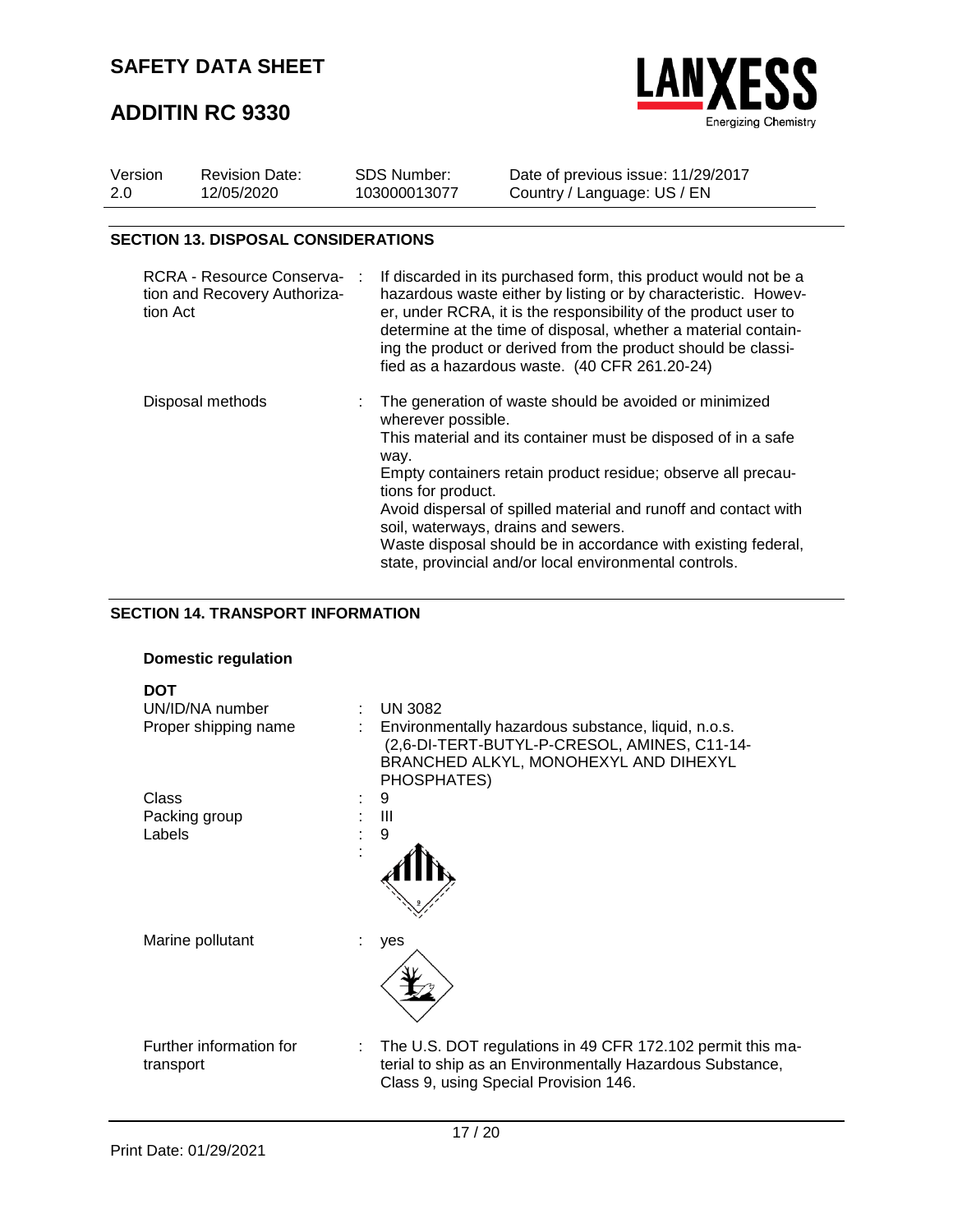

| Version<br>2.0         | <b>Revision Date:</b><br>12/05/2020                                         | SDS Number:<br>103000013077                  | Date of previous issue: 11/29/2017<br>Country / Language: US / EN                                                                            |
|------------------------|-----------------------------------------------------------------------------|----------------------------------------------|----------------------------------------------------------------------------------------------------------------------------------------------|
| UN/ID No.              | <b>International Regulations</b><br><b>IATA-DGR</b><br>Proper shipping name | <b>UN 3082</b>                               | Environmentally hazardous substance, liquid, n.o.s.<br>(2,6-DI-TERT-BUTYL-P-CRESOL, AMINES, C11-14-<br>BRANCHED ALKYL, MONOHEXYL AND DIHEXYL |
| <b>Class</b><br>Labels | Packing group                                                               | PHOSPHATES)<br>9<br>III<br>9                 |                                                                                                                                              |
| aircraft)              | Packing instruction (cargo                                                  | 964: 450.00 L                                |                                                                                                                                              |
|                        | Packing instruction (passen-<br>ger aircraft)                               | 964: 450.00 L<br>÷                           |                                                                                                                                              |
|                        | Environmentally hazardous                                                   | ÷<br>yes                                     |                                                                                                                                              |
|                        | <b>IMDG-Code</b><br>UN number<br>Proper shipping name                       | <b>UN 3082</b><br>÷<br>N.O.S.<br>PHOSPHATES) | ENVIRONMENTALLY HAZARDOUS SUBSTANCE, LIQUID,<br>(2,6-DI-TERT-BUTYL-P-CRESOL, AMINES, C11-14-<br>BRANCHED ALKYL, MONOHEXYL AND DIHEXYL        |
| Class<br>Labels        | Packing group                                                               | 9<br>$\mathbf{III}$<br>9                     |                                                                                                                                              |
|                        | Marine pollutant                                                            | yes                                          |                                                                                                                                              |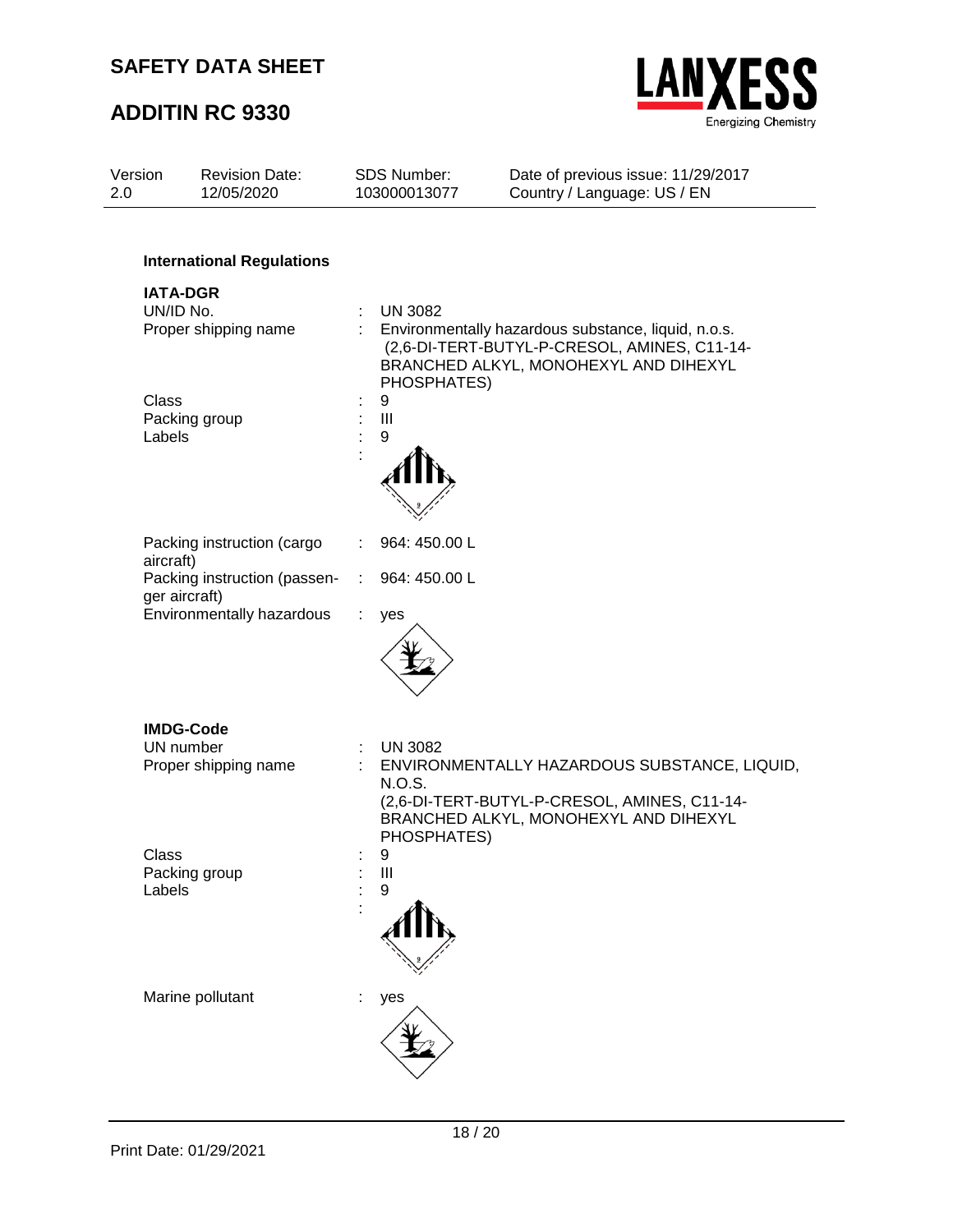## **ADDITIN RC 9330**



| Version | <b>Revision Date:</b> | <b>SDS Number:</b> | Date of previous issue: 11/29/2017 |
|---------|-----------------------|--------------------|------------------------------------|
| -2.0    | 12/05/2020            | 103000013077       | Country / Language: US / EN        |

**Transport in bulk according to Annex II of MARPOL 73/78 and the IBC Code**

Not applicable for product as supplied.

### **SECTION 15. REGULATORY INFORMATION**

### **CERCLA**

None

#### **Reportable Quantity**

This material does not contain any components with a CERCLA RQ.

**SARA 302 Extremely Hazardous Substances Threshold Planning Quantity**

This material does not contain any components with a section 302 EHS TPQ.

| SARA 311/312 Hazards | : Respiratory or skin sensitization<br>Skin corrosion or irritation<br>Serious eye damage or eye irritation<br>Specific target organ toxicity (single or repeated exposure) |
|----------------------|-----------------------------------------------------------------------------------------------------------------------------------------------------------------------------|
|                      |                                                                                                                                                                             |

### **SARA 313**

This material does not contain any chemical components with known CAS numbers that exceed the threshold (De Minimis) reporting levels established by SARA Title III, Section 313.

### **US State Regulations**

| <b>Massachusetts Right To Know</b>                                                                                                                                                                                              |                                                                         |                                             |
|---------------------------------------------------------------------------------------------------------------------------------------------------------------------------------------------------------------------------------|-------------------------------------------------------------------------|---------------------------------------------|
| 2,6-di-tert-butyl-p-cresol                                                                                                                                                                                                      | 128-37-0                                                                | $>= 20 - < 30$                              |
| <b>Massachusetts Right To Know</b>                                                                                                                                                                                              |                                                                         |                                             |
| 2,6-di-tert-butyl-p-cresol                                                                                                                                                                                                      | 128-37-0                                                                |                                             |
| Pennsylvania Right To Know                                                                                                                                                                                                      |                                                                         |                                             |
| Proprietary fatty acid polymer<br>2,6-di-tert-butyl-p-cresol<br>Amines, C11-14-branched alkyl, monohexyl and<br>dihexyl phosphates<br>Benzenamine, N-phenyl-, reaction products with<br>2,4,4-trimethylpentene                  | Trade Secret<br>128-37-0<br>80939-62-4<br>68411-46-1                    | >1<br>$>= 20 - 30$<br>$>= 20 - < 30$<br>> 1 |
| Pennsylvania Right To Know                                                                                                                                                                                                      |                                                                         |                                             |
| Proprietary fatty acid polymer<br>2,6-di-tert-butyl-p-cresol<br>Amines, C11-14-branched alkyl, monohexyl and<br>dihexyl phosphates<br>Benzenamine, N-phenyl-, reaction products with<br>2,4,4-trimethylpentene<br>Diphenylamine | <b>Trade Secret</b><br>128-37-0<br>80939-62-4<br>68411-46-1<br>122-39-4 |                                             |
|                                                                                                                                                                                                                                 |                                                                         |                                             |